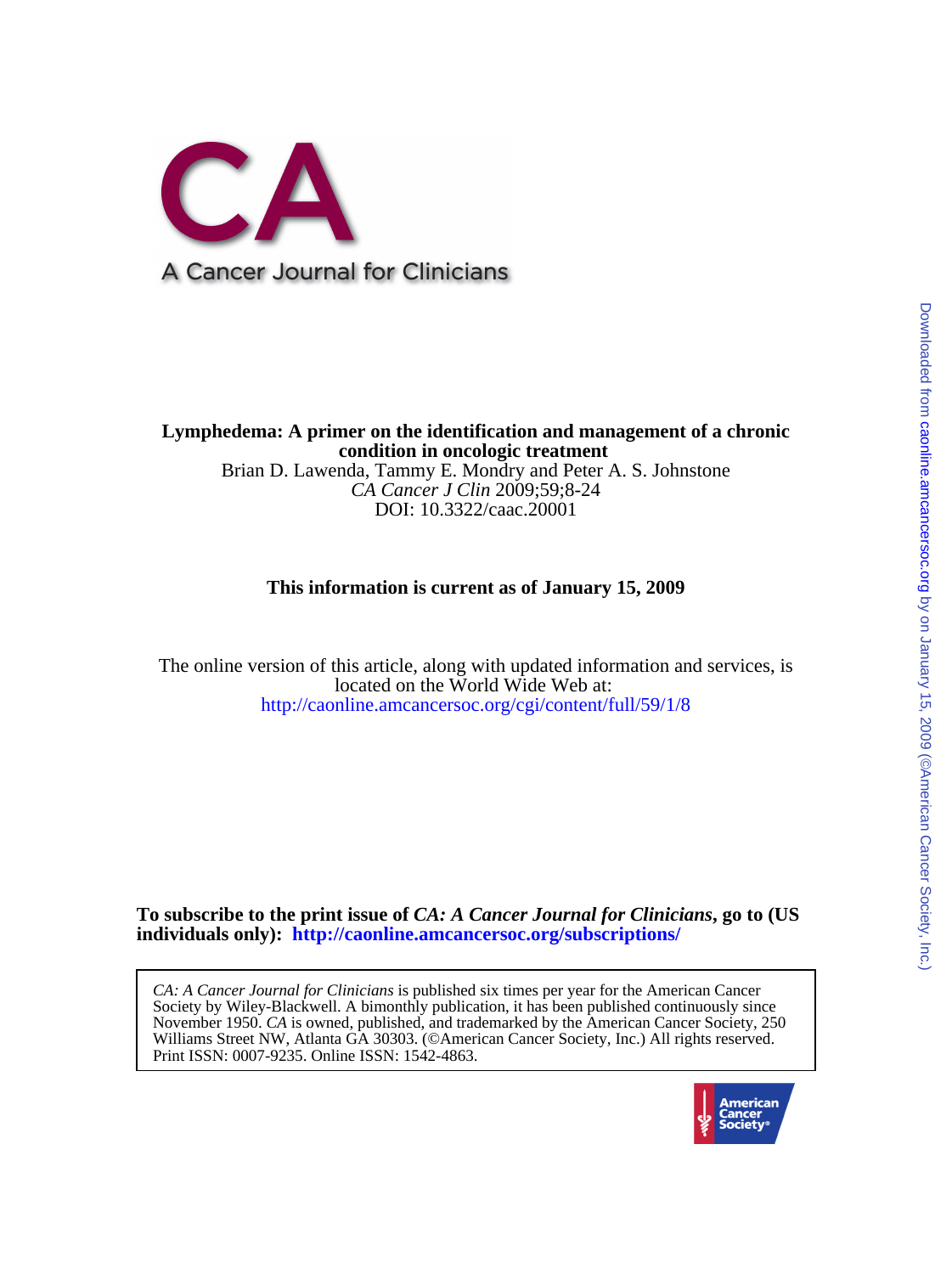# Lymphedema: A Primer on the Identification and Management of a Chronic Condition in Oncologic Treatment

Brian D. Lawenda, MD<sup>1</sup>, Tammy E. Mondry, DPT, MSRS, CLT-LANA<sup>2</sup>, Peter A. S. Johnstone, MD<sup>3</sup>

# Abstract

The primary goals of oncologic therapy are the compassionate care of cancer patients, eradication of disease, and palliation of symptoms. Advances in various targeted therapies such as highly conformal and image-guided radiotherapy techniques, sentinel lymph node dissection, and molecularly targeted agents hold the promise of allowing those goals to be reached with fewer treatment-related complications. Unfortunately, certain side effects remain problematic due to the inability to completely avoid injuring normal tissues. Lymphedema, a chronic condition that occurs as a result of the body's inability to drain lymph fluid from the tissues, is a common treatmentrelated side effect experienced by cancer patients. In this review, many of the important aspects of lymphedema with which clinicians who treat cancer patients should be familiar are outlined, including the anatomy, pathophysiology, diagnosis, and management of this condition. The authors also identify some of the resources available both to cancer patients with lymphedema and to the clinicians who treat them. It is hoped that this review will convey the importance of the early identification and management of this incurable disorder because this is essential to minimizing its complications. CA Cancer J Clin 2009;59:8-24. ©2009 American Cancer Society.



To earn free CME credit or nursing contact hours for successfully completing the online quiz based on this article, go to http://CME.AmCancerSoc.org.

### Introduction

It is estimated that between 3 and 5 million patients in the United States suffer from lymphedema, with a significant proportion developing the disease as a consequence of cancer or its treatment.<sup>1</sup> In oncology, the most common etiology for the development of lymphedema is the impaired or disrupted flow of lymph fluid through the draining lymphatic vessels and lymph nodes, usually as a consequence of surgery and/or radiation therapy. If the uninjured lymphatic vessels are unable to accommodate the increased lymphatic load, an accumulation of lymph fluid develops in the dependent tissues. Without intervention, lymphedema can lead to progressive swelling, fibrosis of the soft tissues, neurologic changes (eg, pain and/or paresthesias), and infection. Early identification of the signs and symptoms of lymphedema should be integral to the management of all patients who have received surgery and/or radiation, and are thus at high risk. When treated in the earliest stages, complications of this condition may be minimized.

Corresponding author: Brian Lawenda, MD, Radiation Oncology Department, Naval Medical Center, 34800 Bob Wilson Drive, San Diego, CA, 92134; brian.lawenda@med.navy.mil

Available online at http://cajournal.org and http://cacancerjournal.org

<sup>&</sup>lt;sup>1</sup>Assistant Professor, Radiology/Radiological Sciences, Uniformed Services University of the Health Sciences, Bethesda, MD, Department Head, Breast Health Center, and Clinical Director, Radiation Oncology, Naval Medical Center, San Diego, CA, Adjunct Assistant Professor, Department of Radiation Oncology, Indiana University School of Medicine, Indianapolis, IN; <sup>2</sup>New Horizons Physical Therapy, San Diego, CA; <sup>3</sup>Chair and William A. Mitchell Professor, Department of Radiation Oncology, Indiana University School of Medicine, Indianapolis, IN.

DISCLOSURES: The views expressed in this article are those of the authors and do not reflect the official policy or position of the Department of the Navy, Department of Defense, or the US Government. The authors report no conflicts of interest.

<sup>2009</sup> American Cancer Society. doi:10.3322/caac.20001.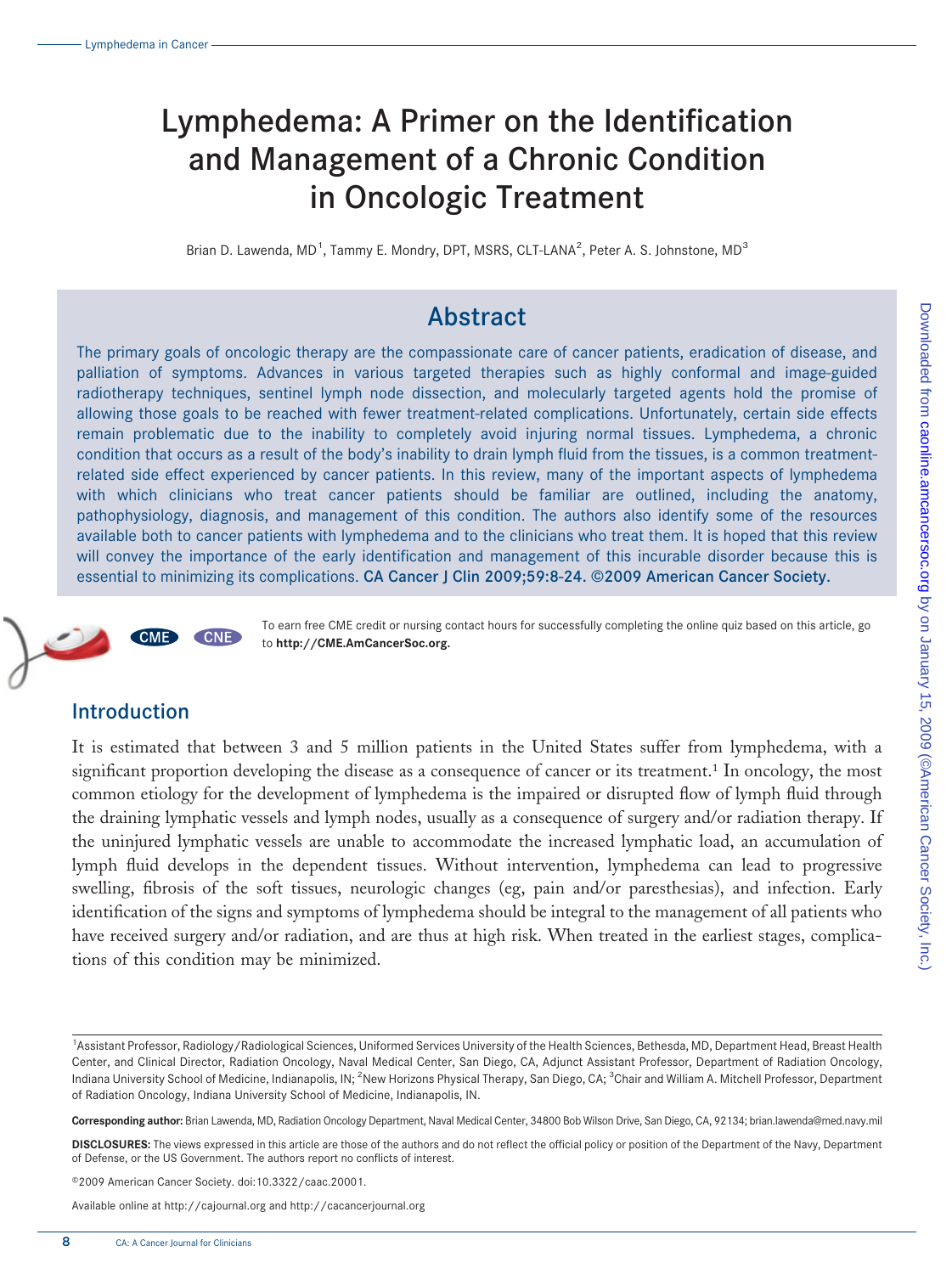# General Lymphatic Anatomy and Physiology

The lymphatic system is composed of lymphatic vessels and lymphatic tissues. When tissue fluid from the interstitium enters the lymphatic system, it is considered lymph fluid.2 For the purpose of this article, the interstitial fluid will be referred to as lymph fluid. Lymph fluid consists primarily of protein, water, fatty acids, salts, white blood cells, microorganisms, and foreign debris.2 It is absorbed from the interstitial spaces into the lymphatic vessels, where it is transported into the venous system.<sup>2</sup>

Topographically, there are 2 separate systems of lymphatic drainage. The superficial system drains the skin and subcutaneous tissues, and the deep system drains the tissues deep to the fascia. The lymphatic vessels in the superficial system are located in the subcutaneous fatty tissues, whereas those of the deep system follow the blood vessels. These two systems are connected via perforating vessels that traverse the fascia; the lymphatic system comprises the following structural components: lymphatic capillaries, precollectors, lymph collectors, and lymphatic trunks (Fig. 1.)3,4 The lymphatic capillaries of the superficial system are interconnected and cover the entire surface of the body.3,4 They are structurally different from blood capillaries in that they are larger and their endothelial junctions more permeable; this enables them to absorb fluids and macromolecules from the interstitium.2-4 These vessels are able to stay open even under high interstitial tissue pressures through a structural support network called "anchoring filaments." These filaments connect the subendothelium of the lymphatic vessel with the surrounding connective tissues.2-4 Whenever fluid builds within the interstitial tissues, increasing tissue pressure develops causing the tissues to expand and pull on the anchoring filaments. As the anchoring filaments stretch, they open the lymphatic endothelial junctions, thereby allowing the interstitial fluid to enter the lower pressure lumen of the lymphatic vessels.2-4 The lymphatic capillaries do not have valves, so lymph flows in the direction of lower pressure.<sup>2-4</sup> This process creates a flow gradient for lymph from the in-

terstitium into the lower pressure lymphatic capillaries and subsequently into the larger precollectors.2-4

The precollectors have a varied wall structure with sections of tight endothelial junctions and smooth muscle, and some sections of open endothelial junctions that allow for the absorption of fluid.3,4 Unlike lymphatic capillaries, some precollectors contain valves.3,4 The precollectors connect the lymphatic capillaries with the collectors. The collectors are structurally similar to veins, and transport lymphatic fluid to the lymph nodes and lymphatic trunks.3,4 The collectors have valves to promote the direction of flow proximally. They have three distinct layers: intima, media, and adventitia.3,4 The media layer is comprised of smooth muscle, with less muscle adjacent to valvular regions. The sections between a proximal and distal pair of valves are called "valve segments" or "lymphangions."2-4 Lymph collectors transport lymph fluid via the pumping mechanism of the lymphangion. Lymphangions are innervated by the sympathetic nervous system, and contract at a rate of 10 to 12 contractions per minute.4 This contractile rate can increase to accommodate an increased lymphatic load.2,4 Adjacent collectors connect with each other to create anastomoses, which allow for collateral lymph flow in cases of increased lymphatic load.3

Similar to the lymph collectors, the lymphatic trunks have a three-layer structure, valves, and sympathetic innervation.3,4 The major lymphatic trunks drain lymph directly into the venous system (Fig. 2.) The right and left lumbar trunks (which drain the lower extremities, pelvis, and genitalia) and the gastrointestinal trunk (which drains the digestive system) merge to form the cisterna chyli, the origin of the thoracic duct. The jugular trunk (draining the head and neck), subclavian trunk (draining the upper extremities, chest wall, upper back, shoulders, and breasts), supraclavicular trunk (draining the shoulders and breasts), and bronchomediastinal trunks enter the thoracic duct and right lymphatic duct ipsilaterally. The thoracic duct is the largest of the lymphatic trunks, and is responsible for emptying approximately 3 liters of lymph per day into the left venous angle, which is comprised of the left internal jugular and left subclavian veins.3,4 The bilateral lower quadrants and the left upper quadrant of the body drain into the left venous angle via the thoracic duct, whereas the right upper quadrant of the body drains into the right

#### Lymph Capillaries→Precollectors→Lymph Nodes→Lymphatic Trunks→Venous Angles

FIGURE 1. Lymph Fluid Return Pathway From the Lymph Capillaries to the Venous System.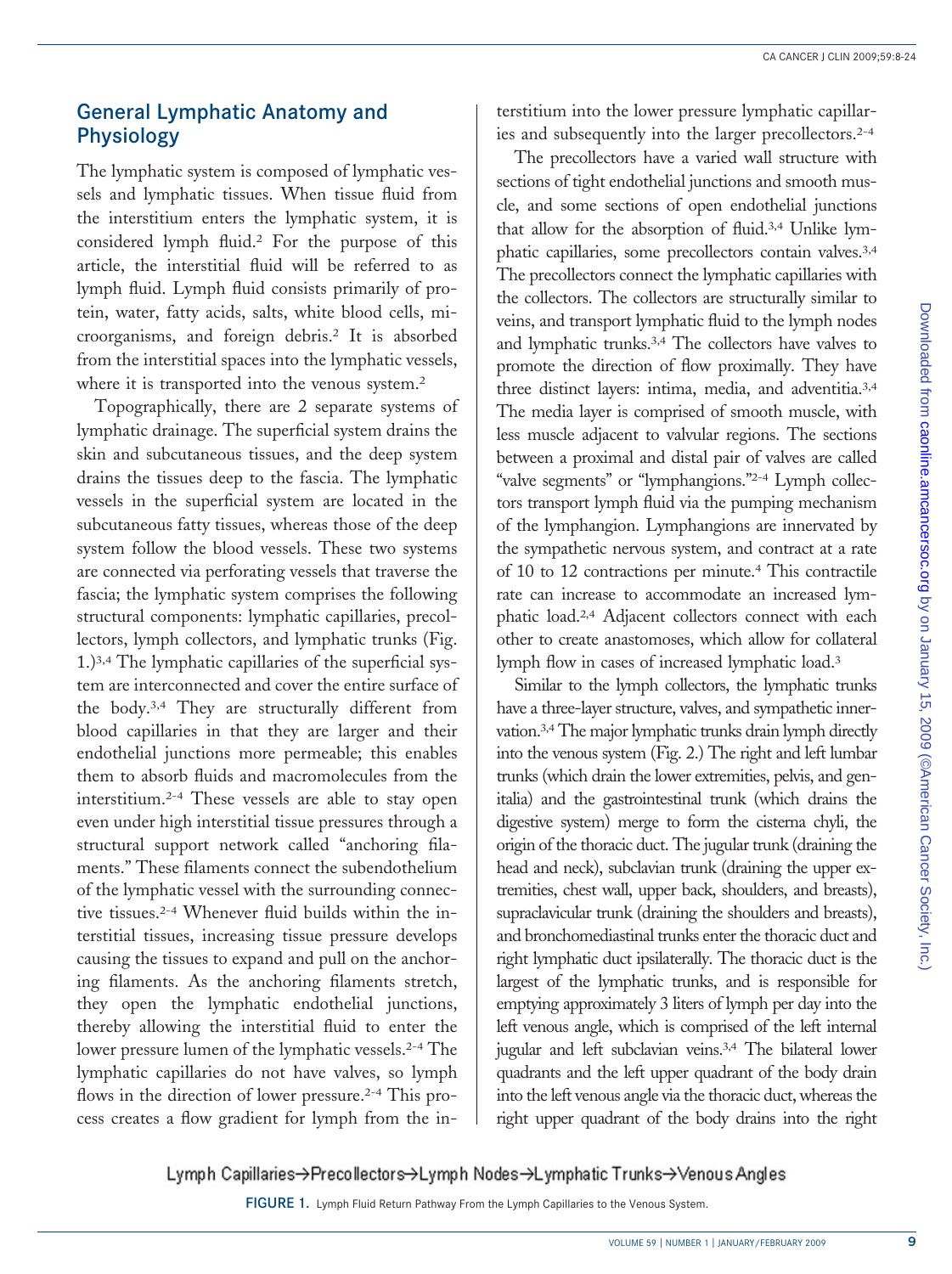

FIGURE 2. Lymphatic Trunks. Artwork Courtesy of Alicia B. Minns, MD.

venous angle via the right lymphatic duct. The right lymphatic duct is formed by the right jugular, right supraclavicular, right subclavian, and right parasternal trunks, and is the second largest of the lymphatic trunks; it delivers into the right venous angle, which is formed by the right internal jugular and subclavian veins.3,4 The parasternal trunks, which drain the internal mammary lymph nodes and parts of the pleura, diaphragm, liver, pericardium, and chest/abdominal wall, each drain into their respective ipsilateral venous angles.3,4

Regional lymph nodes are the first echelon lymph nodes responsible for the drainage of specific territories of the body. Lymphatic fluid travels from these regional lymph node areas through a series of lymphatic vessels and lymph nodes into the venous system. The major regional lymphatic areas include the head and neck; thoracic, abdominal, and pelvic cavities; retroperitoneum; trunk wall; and upper and lower extremities.3,4

Lymphedema of the skin and subcutaneous tissues is the most common clinically significant presentation of this condition, and thus a brief discussion of the lymphatic drainage of the skin is important. The skin has initial lymph vessels connecting to vertical precollectors.3 These areas, which are drained by a common lymphatic collector, form skin zones. Adjacent skin zones, which are connected to all of the collectors of a single lymph vessel bundle, join together to create a territory.3 Between adjacent skin territories, lymphatic vessel anastomoses occur infrequently, thereby creating linear zones on the surface of the body called lymphatic watersheds.4 There are two collateral pathways that, under conditions of increased intralymphatic pressure, permit the flow of lymph across the watersheds from one territory to another: 1) the initial lymphatic vessel plexus and 2) interterritorial anastomoses.4

# Pathophysiology of Lymphedema

The predominant component of lymphatic fluid is interstitial water and protein filtrate, which is not reabsorbed back into the arteriovenous capillary system. In a normal physiologic state, the lymphatic system is able to absorb and transport this fluid back into the venous system. The ability of the lymphatics to function sufficiently is dependent on the lymphatic load and transport capacity.2,5 Lymphatic load is the volume of lymph fluid, which includes lymphatic protein and water, cell, and fat loads, as well as hyaluronan.2 Transport capacity is the maximum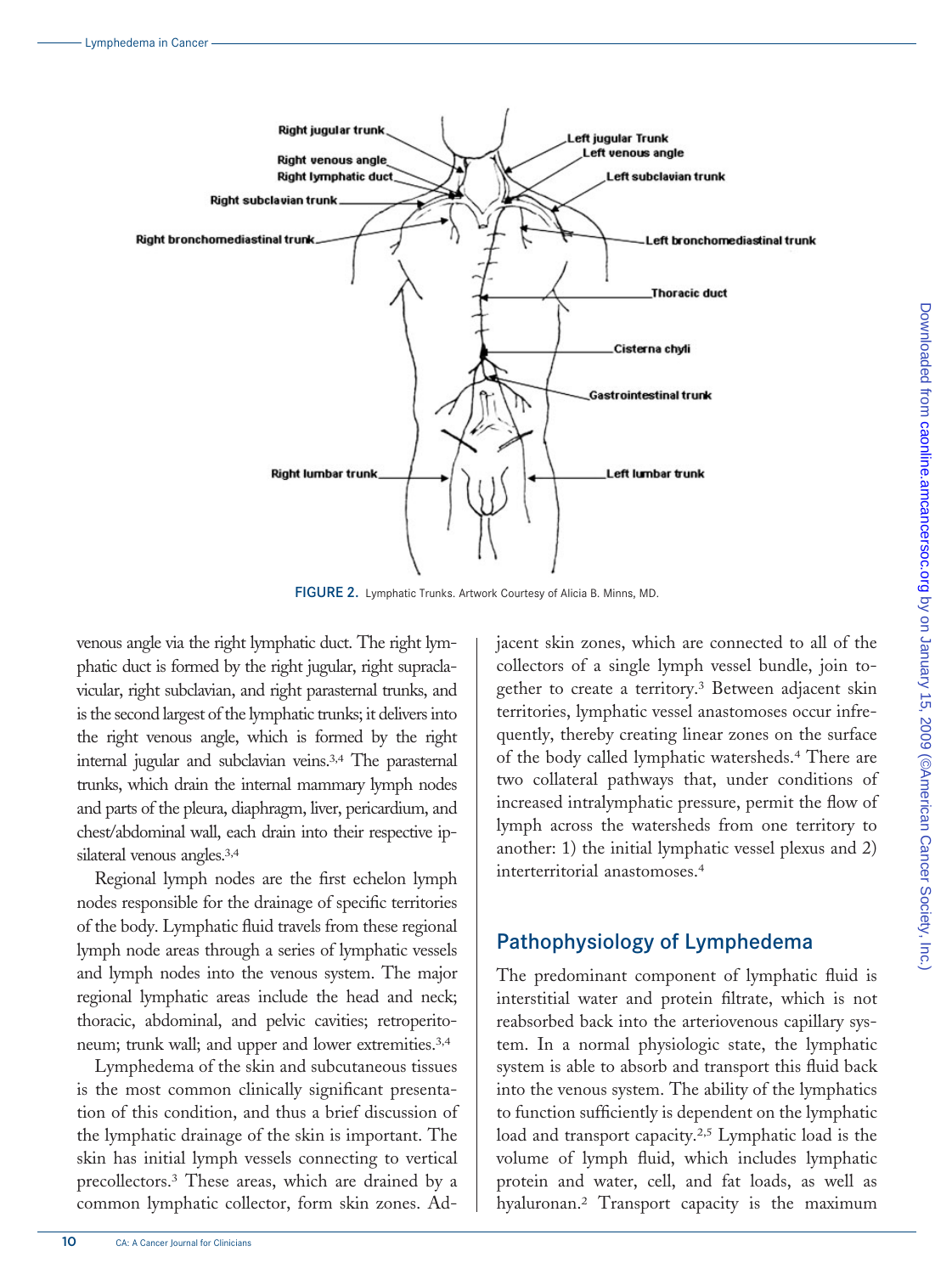amount of lymph volume that can be transported by the lymphatics in a given period of time.2,5 The difference between the transport capacity and the lymphatic load is called the functional reserve. When increases in the lymphatic load exceed the maximum transport capacity, the lymphatic system becomes overwhelmed, causing lymphatic insufficiency or failure, which leads to interstitial edema.2,5

There are three forms of lymphatic insufficiency that can occur: 1) dynamic insufficiency or highoutput failure; 2) mechanical insufficiency or lowoutput failure; and 3) combined insufficiency.2,5 Dynamic insufficiency occurs when the lymphatic load surpasses the transport capacity of a functional and intact lymphatic system.2,5 Alternatively, a functional or anatomic abnormality in the lymphatic system can lead to a reduction in the transport capacity. This state is called mechanical insufficiency. The remainder of this article will focus primarily on this subtype of lymphatic insufficiency because this is the most common etiology of cancer treatment-related lymphedema. Finally, combined insufficiency develops when dynamic and mechanical insufficiencies occur simultaneously. This happens in circumstances in which there is both a reduction in the transport capacity and an increase in the lymphatic load.2,5

Edema can be classified by its protein content. Lowprotein edema is composed of  $\leq 1$  g of protein per 100 mL of fluid, and high-protein edema is composed of  $>1$  g of protein per 100 mL of fluid.<sup>2</sup> Some groups claim that high-protein edema always develops with mechanical insufficiency.2 The dysfunctional lymphatics are unable to completely reabsorb the large protein molecules and therefore they remain within the interstitial spaces, progressively leading to an increasing accumulation of a high-protein edema fluid also known as lymphedema.2 This view is contradicted by data that demonstrate that interstitial fluid from edematous limbs actually contains a lower protein concentration compared with that from nonedematous limbs.<sup>6</sup> One of the proposed explanations for this finding is that capillary pressure rises and increases the capillary filtration rate due to hemodynamic abnormalities in the affected limb.

Hyperproliferative and inflammatory skin changes can develop in chronic lymphedema, resulting from prolonged exposure to accumulated interstitial debris, proteins, and elevated interstitial pressure.1 This condition is termed lymphostatic fibrosis.1 Another consequence of the stagnant fluid is that it impedes the circulation of macrophages and lymphocytes, thereby leading to a greater risk of infection, most typically cellulitis.5

### Causes of Lymphedema

As previously mentioned, the development of lymphedema occurs when the lymphatic load exceeds the transport capacity.5 There are two general classifications of lymphedema: primary and secondary. Primary lymphedema develops as a consequence of a pathologic congenital and/or hereditary etiology. These various conditions include: 1) reduced numbers of lymphatic collectors and the decreased diameter of existing lymph vessels (hypoplasia); 2) increased diameter of lymphatic collectors (hyperplasia); 3) absence of lymphatic system components (aplasia); and 4) inguinal lymph node fibrosis (Kinmonth syndrome).1 Significantly more common at the time of presentation than primary lymphedema is secondary lymphedema. This classification of lymphedema is caused by mechanical insufficiency due to surgery, radiation, trauma, infection, tumoral blockage, chronic venous insufficiency, immobility, or tourniquet effects.1 Once damage has occurred to the lymphatic system, transport capacity is permanently diminished in the affected region, thereby predisposing that region to lymphedema. In the United States, the most common cause of secondary lymphedema is a consequence of breast cancer treatment, especially with the combination of axillary surgery and radiation.<sup>1</sup>

### Stages and Severity of Lymphedema

Lymphedema is not considered to be a curable condition due to the permanent damage to, or absence of, various lymphatic system components. The accumulation of lymph fluid in the interstitium may not be clinically evident in the early stages of the disease, but will occur if the lymphatic load increases above the reduced transport capacity of the lymphatic system. Therefore, a subclinical lymphedema exists after surgery or radiation therapy. This stage is frequently referred to as the "latency stage" or "Stage 0."1 In this stage, there are no clinical signs of lymphedema because the reduced transport capacity exceeds the lymphatic load of the tissues. Patients may report a feeling of heaviness in the limb, but many patients are asymptomatic in this latency stage. Education is critical to help prevent, slow, or diminish progression to more advanced stages.

Stage I lymphedema is referred to as "reversible lymphedema" (Figs. 3 and 4). In this stage, the patient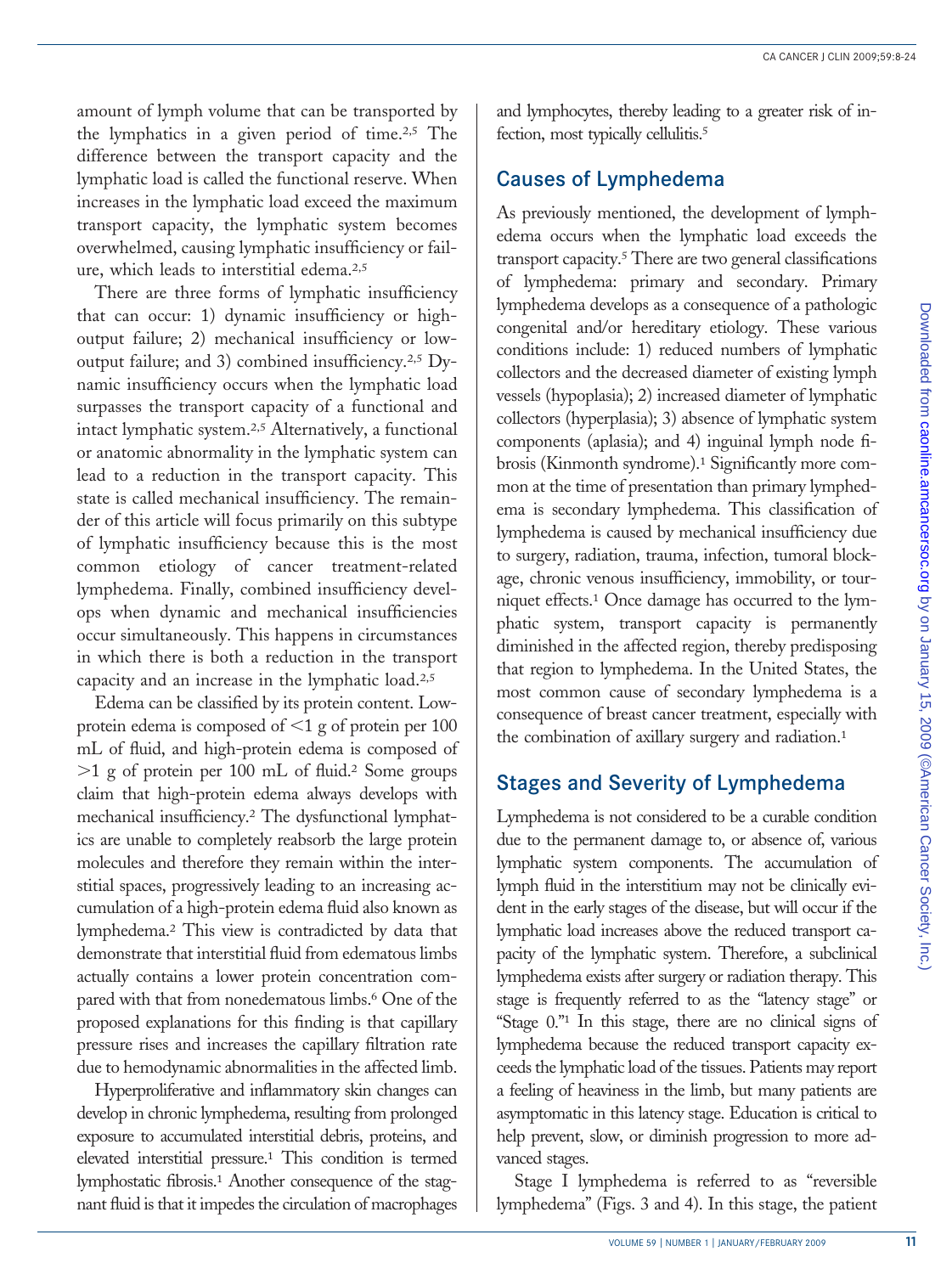presents with very soft, pitting edema with no fibrosis. Prolonged elevation of the limb leads to complete resolution of the clinically evident swelling.1

Stage II lymphedema, also called "spontaneously irreversible lymphedema," (Figs. 5 and 6) presents with intradermal fibrosis that decreases tissue suppleness and reduces the ability of the skin to indent ("pit") with pressure. Applying firm pressure into the tissue for at least 5 seconds assesses pitting edema.7 If an indentation remains after the pressure is released, pitting edema is present. It is measured on a scale of 0 to  $3+$ , in which 0 indicates not present,  $1+$  indicates minimal,  $2+$  indicates moderate, and  $3+$  indicates severe pitting edema.7 In this stage, resolution of clinically evident lymphedema is not possible with elevation.1 The patient will often present with a positive Stemmer sign, in which the skin of the dorsum of the fingers and toes cannot be lifted, or lifted with difficulty, compared with the uninvolved limb.<sup>1</sup> Skin infections are more common in this stage, due to the





FIGURE 4. Stage I: Reversible Lymphedema of the Lower Extremity.

diminished ability of the immune system to respond to foreign bacteria and debris. Infections can predispose the affected lymphatic channels to both an increased lymphatic load due to the inflammatory response and decreased transport capacity, potentially leading to Stage III disease.1

Stage III lymphedema is also called "lymphostatic elephantiasis" (Figs. 7 and 8). It is associated with a significant increase in the severity of the fibrotic response, tissue volume, and other skin changes such as papillomas, cysts, fistulas, and hyperkeratosis.<sup>1</sup> Skin folds on the wrists and ankles deepen, the patient may FIGURE 3. Stage I: Reversible Lymphedema of the Upper Extremity. present with slight or no pitting, and the Stemmer sign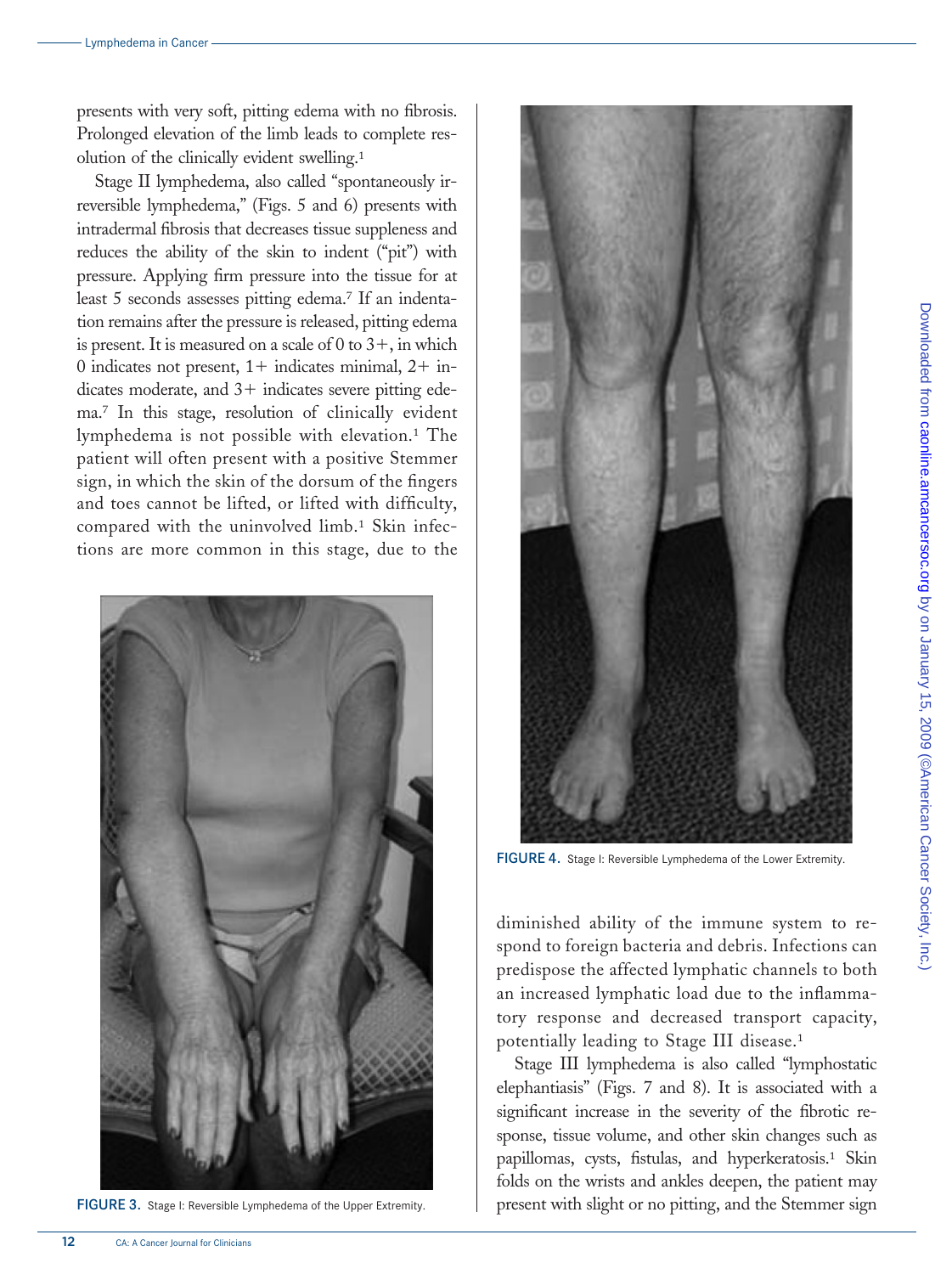

FIGURE 5. Stage II: Spontaneously Irreversible Lymphedema of the Upper Extremity.

becomes more prominent.<sup>1</sup> Recurrent bacterial and fungal infections of the skin and nails are more common in this stage of lymphedema.1 In Stage II and Stage III lymphedema, the formation of adipose tissue is mainly responsible for the excess volume in swollen limbs that do not present with pitting.<sup>8,9</sup>

Although not a component of the lymphedema staging system, comparative volumetric differences between the affected versus the unaffected limb can be used as a supplement to further characterize the severity of each stage. "Minimal" severity represents a situation in which the affected limb has a measured volume that is  $\leq$ 20% greater than the unaffected limb. A 20% to 40% difference in volume represents "moderate" severity, and a difference of  $>40\%$  is considered "severe."<sup>1</sup>

# Lymphedema as a Consequence of Cancer Treatment

As previously stated, the most common cause of secondary lymphedema in the United States is surgery and

radiation therapy for the treatment of cancer.10 The most commonly reported context is following breast cancer treatment, but lymphedema can result from the treatment of cervical, endometrial, vulvar, head and neck, and prostate cancers, as well as sarcomas and melanoma. The exact incidence rate of cancer treatment-related lymphedema is difficult to assess accurately due to a lack of standardized definitions and measurement techniques for the disorder.

The breast cancer patient who undergoes lymph node dissection and/or radiation therapy is not only at risk for lymphedema of the upper extremity but also edema developing in the ipsilateral upper quadrant, including any remaining breast tissue. The frequency of upper extremity lymphedema (Table 1) is influenced by the type of surgery performed and whether it is combined with radiation therapy to the regional lymph nodes.11-33 There are several variables that have been identified as potential risk factors for the development of upper extremity lymphedema after the management of breast cancer (Table 2).12,27,34,35

Lymphedema of the breast is an often overlooked side effect of breast cancer treatment. The causes of



FIGURE 6. Stage II: Spontaneously Irreversible Lymphedema of the Lower Extremity.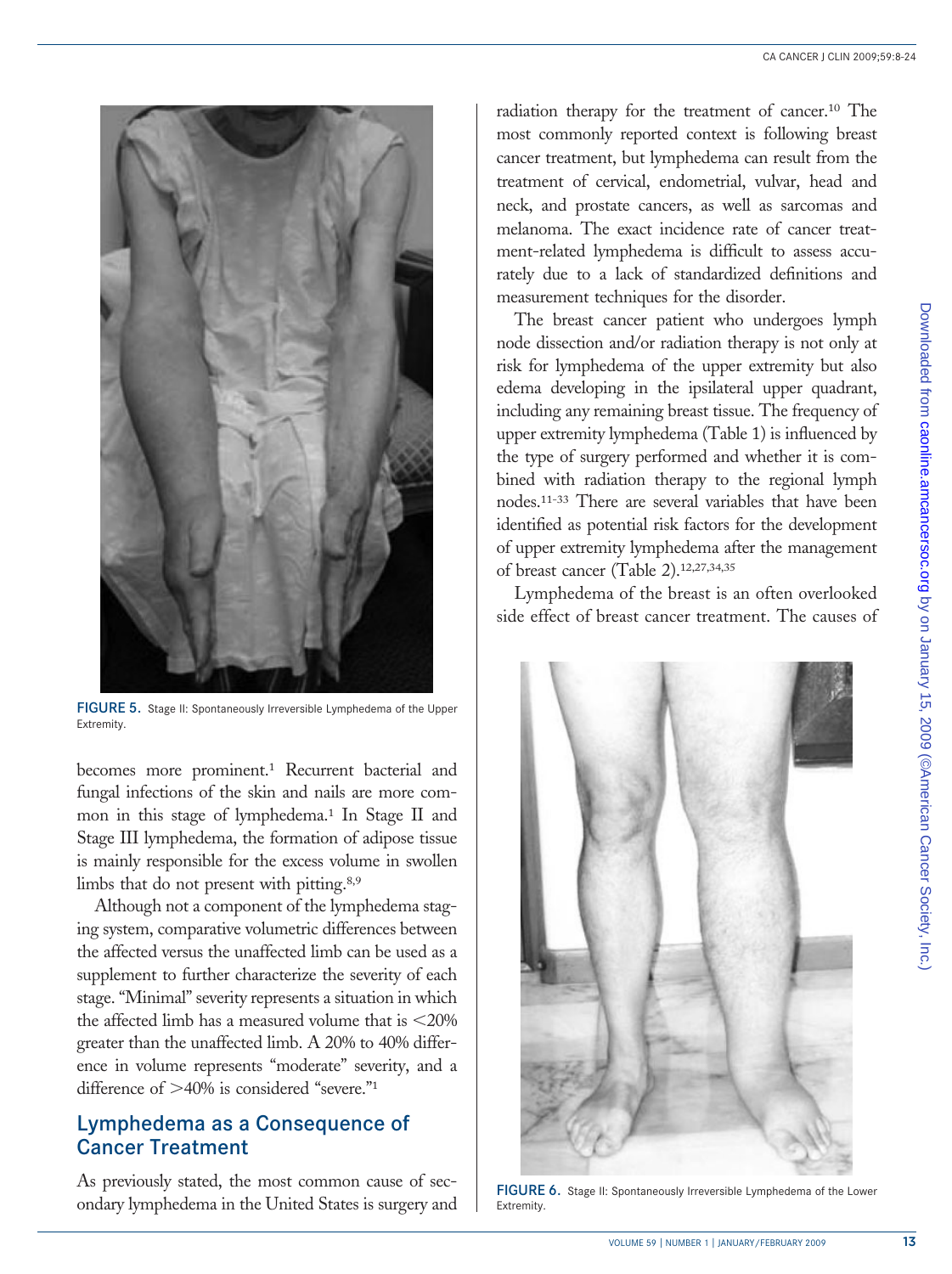

FIGURE 7. Stage III: Lymphostatic Elephantiasis of the Upper Extremity.

breast lymphedema include surgery, radiation therapy, malignancy, and, rarely, heart failure.36-38 Although this mechanical insufficiency can be due to the development of scar tissue from surgery or radiation therapy blocking the lymphatic pathways, tumor blockage can also disrupt lymph flow, leading to the clinical presentation of lymphedema. Breast lymphedema occurs most commonly in patients who have undergone both axillary radiation therapy and surgery<sup>39</sup>; when both surgery and radiation therapy are performed, the frequency of breast edema ranges from 6% to 48%.27,40,41 If a lumpectomy is performed alone, the frequency is approximately 6%.40 A drastic increase in incidence is noted when a lymph node dissection and radiation therapy are performed. With a sentinel lymph node biopsy (SLNB) and radiation therapy, the frequency of breast lymphedema rises to 23%.41 If the patient undergoes an axillary lymph node dissection (ALND) with radiation therapy, the lymph node status may affect the development of lymphedema (35% in lymph node-negative patients and 48% in lymph node-positive patients).<sup>41</sup> Factors that are reported to significantly increase

the risk of breast lymphedema include an increased body mass index (BMI) and tumor location in the upper outer quadrant.27 A level 2 lymph node dissection or wound infection after SLNB have been noted to increase the risk of breast edema in women undergoing breast-conserving therapy.42

An analysis was performed to explore the differences in the signs and symptoms of postbreast cancer lymphedema experienced by survivors aged <60 years in comparison with older women.43 This study found that women aged <60 years had a higher likelihood of lymphedema (41.2% versus 30.6%) in comparison with women aged  $>60$  years.<sup>43</sup> Approximately 15% of patients with a bra cup size of A or B developed breast edema, whereas approximately 48% of patients with a bra cup size of C, D, or DD presented with edema.44 With these risk factors in mind, the prompt treatment of soft tissue infections and weight loss in obese patients may contribute to the prevention of breast edema.39

In the treatment of cervical cancer, the incidence of lower extremity lymphedema is reported to be approximately 21% to 49% after surgery and radiation therapy.45-47 A retrospective study of patients with early stage cervical carcinoma who were treated with preoperative radiation therapy and radical hysterectomy found that 21% of the patients developed lymphedema during the first year.46 If postoperative radiation therapy was performed, 31% of patients developed lower extremity lymphedema<sup>47</sup>; another study quoted a frequency of 49% at 10 years.45

Lower extremity and genital lymphedema can be a side effect of therapy for patients with melanoma and pelvic cancers. In a retrospective review of 517



FIGURE 8. Stage III: Lymphostatic Elephantiasis of the Lower Extremity.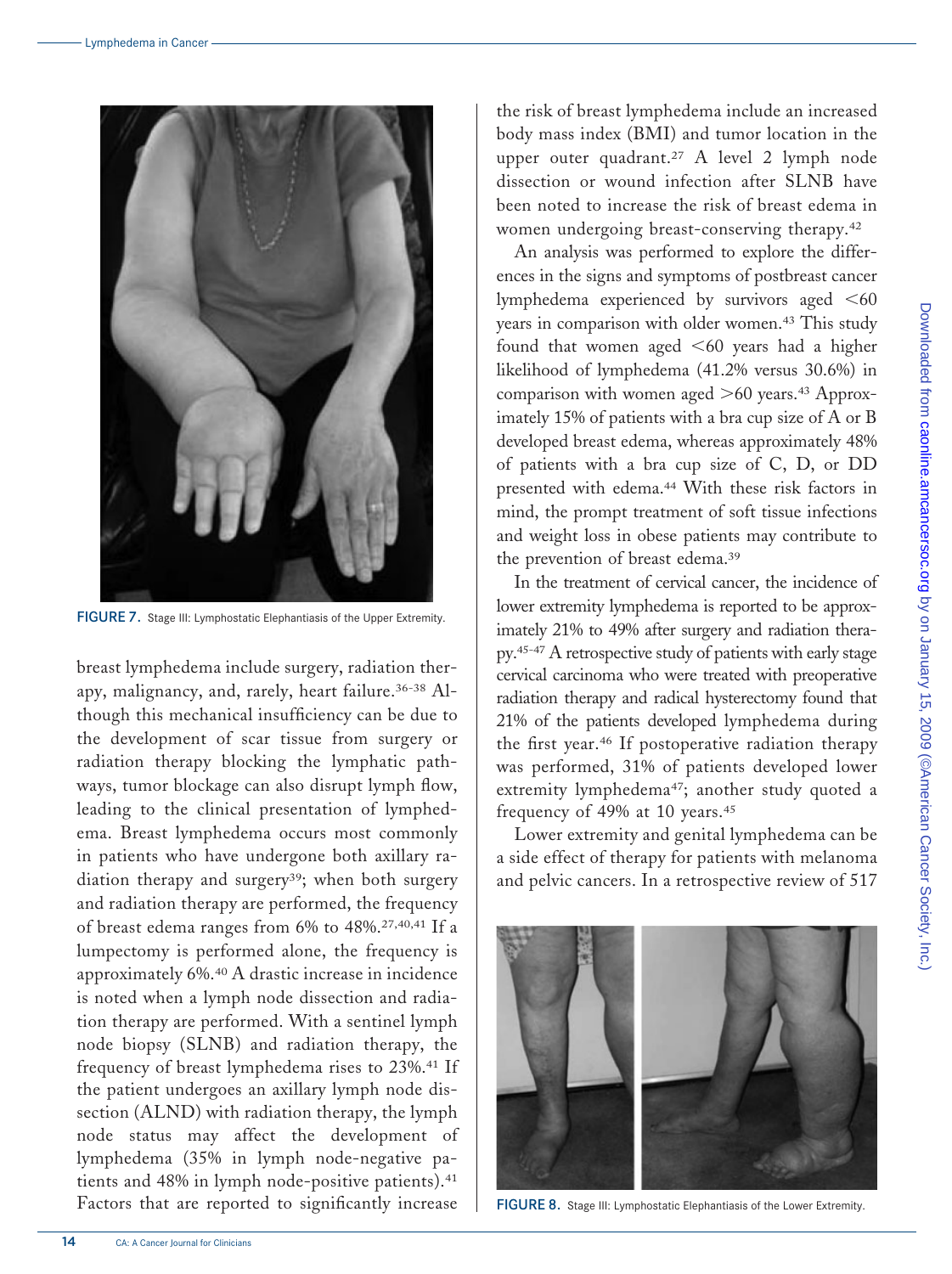| Lumpectomy and breast radiation or total<br>2.6-3.0%11,12<br>mastectomy and sentinel lymph node biopsy (SLNB)<br>alone (no axillary radiation)<br>Axillary lymph node dissection (ALND) and/or<br>• ALND and axillary radiation: 31.7% <sup>13</sup><br>axillary radiation (these data incorporate various<br>• Total mastectomy and ALND or partial mastectomy,<br>surgical procedures to the primary site)<br>ALND, and breast radiation: 30% (vs. 0% with<br>"axillary sampling" instead of ALND) <sup>14</sup><br>• ALND (no difference in lymphedema incidence<br>noted with or without axillary radiation): 11%<br>(objectively measured), 23.4% (patient<br>subjectively reported) <sup>15</sup><br>· Axillary radiation alone: 8.3%; "axillary<br>sampling" and axillary radiation: 9.1%; "axillary<br>clearance" and axillary radiation: 38.3% <sup>16</sup><br>• Segmental mastectomy and ALND (no difference<br>noted with or without the addition of breast<br>radiation): $\geq$ 10 dissected lymph nodes (20%<br>incidence at 36 mo); increasing relative risk) (RR)<br>with each dissected lymph node (RR of 1.1) <sup>17</sup><br>• ALND (17% [range, 6%-39%]) vs. ALND and<br>axillary radiation (41% [range, 21%-51%]) <sup>18</sup><br>Lumpectomy alone (no axillary surgery or radiation)<br>3% <sup>19</sup> and 0% <sup>20</sup><br>1.0%, <sup>21</sup> 11%, <sup>22</sup> and 19% <sup>23</sup><br>Lumpectomy, ALND, and breast radiation<br>10.7% <sup>21</sup> and 42.4%24<br>Lumpectomy, ALND, and breast/axillary radiation<br>Lumpectomy and axillary radiation (no axillary<br>2%20<br>surgery)<br>9.9%25<br>Lumpectomy and SLNB (no radiation)<br>Lumpectomy and ALND (no radiation)<br>2%, <sup>20</sup> 13.4%, <sup>24</sup> and 14% <sup>26</sup><br>7.6%, 27 6%, 22 7%, 26 and 4% 23<br>Lumpectomy, SLNB, and breast radiation<br>9% <sup>20</sup> and 27.5% <sup>28</sup><br>Lumpectomy, ALND, and axillary radiation<br>Lumpectomy and axillary radiation (no axillary<br>4% (patient subjectively reported) and 11%<br>(objectively measured) <sup>29</sup> ; 1.2% <sup>30</sup><br>surgery)<br>Total mastectomy alone (no axillary surgery)<br>15.5%31<br>Total mastectomy and axillary radiation (no axillary<br>14.8%31<br>surgery)<br>30.7%31<br>Halstead-type radical mastectomy alone (includes<br>levels 1-3 ALND)<br>Modified radical mastectomy (MRM) alone (includes<br>7%, 32 28.2%, 28 and 10% 14<br>ALND)<br>MRM and axillary radiation (includes ALND)<br>17% <sup>32</sup> and 44% <sup>14</sup><br>27%33<br>MRM and chest wall and axillary radiation | <b>PROCEDURE</b> | <b>FREQUENCY</b> |
|------------------------------------------------------------------------------------------------------------------------------------------------------------------------------------------------------------------------------------------------------------------------------------------------------------------------------------------------------------------------------------------------------------------------------------------------------------------------------------------------------------------------------------------------------------------------------------------------------------------------------------------------------------------------------------------------------------------------------------------------------------------------------------------------------------------------------------------------------------------------------------------------------------------------------------------------------------------------------------------------------------------------------------------------------------------------------------------------------------------------------------------------------------------------------------------------------------------------------------------------------------------------------------------------------------------------------------------------------------------------------------------------------------------------------------------------------------------------------------------------------------------------------------------------------------------------------------------------------------------------------------------------------------------------------------------------------------------------------------------------------------------------------------------------------------------------------------------------------------------------------------------------------------------------------------------------------------------------------------------------------------------------------------------------------------------------------------------------------------------------------------------------------------------------------------------------------------------------------------------------------------------------------------------------------------------------------------------------------------------------------------------------------------------------------------------------------------------------------------------------------------------------------------------------------------------------------------------------------------|------------------|------------------|
|                                                                                                                                                                                                                                                                                                                                                                                                                                                                                                                                                                                                                                                                                                                                                                                                                                                                                                                                                                                                                                                                                                                                                                                                                                                                                                                                                                                                                                                                                                                                                                                                                                                                                                                                                                                                                                                                                                                                                                                                                                                                                                                                                                                                                                                                                                                                                                                                                                                                                                                                                                                                            |                  |                  |
|                                                                                                                                                                                                                                                                                                                                                                                                                                                                                                                                                                                                                                                                                                                                                                                                                                                                                                                                                                                                                                                                                                                                                                                                                                                                                                                                                                                                                                                                                                                                                                                                                                                                                                                                                                                                                                                                                                                                                                                                                                                                                                                                                                                                                                                                                                                                                                                                                                                                                                                                                                                                            |                  |                  |
|                                                                                                                                                                                                                                                                                                                                                                                                                                                                                                                                                                                                                                                                                                                                                                                                                                                                                                                                                                                                                                                                                                                                                                                                                                                                                                                                                                                                                                                                                                                                                                                                                                                                                                                                                                                                                                                                                                                                                                                                                                                                                                                                                                                                                                                                                                                                                                                                                                                                                                                                                                                                            |                  |                  |
|                                                                                                                                                                                                                                                                                                                                                                                                                                                                                                                                                                                                                                                                                                                                                                                                                                                                                                                                                                                                                                                                                                                                                                                                                                                                                                                                                                                                                                                                                                                                                                                                                                                                                                                                                                                                                                                                                                                                                                                                                                                                                                                                                                                                                                                                                                                                                                                                                                                                                                                                                                                                            |                  |                  |
|                                                                                                                                                                                                                                                                                                                                                                                                                                                                                                                                                                                                                                                                                                                                                                                                                                                                                                                                                                                                                                                                                                                                                                                                                                                                                                                                                                                                                                                                                                                                                                                                                                                                                                                                                                                                                                                                                                                                                                                                                                                                                                                                                                                                                                                                                                                                                                                                                                                                                                                                                                                                            |                  |                  |
|                                                                                                                                                                                                                                                                                                                                                                                                                                                                                                                                                                                                                                                                                                                                                                                                                                                                                                                                                                                                                                                                                                                                                                                                                                                                                                                                                                                                                                                                                                                                                                                                                                                                                                                                                                                                                                                                                                                                                                                                                                                                                                                                                                                                                                                                                                                                                                                                                                                                                                                                                                                                            |                  |                  |
|                                                                                                                                                                                                                                                                                                                                                                                                                                                                                                                                                                                                                                                                                                                                                                                                                                                                                                                                                                                                                                                                                                                                                                                                                                                                                                                                                                                                                                                                                                                                                                                                                                                                                                                                                                                                                                                                                                                                                                                                                                                                                                                                                                                                                                                                                                                                                                                                                                                                                                                                                                                                            |                  |                  |
|                                                                                                                                                                                                                                                                                                                                                                                                                                                                                                                                                                                                                                                                                                                                                                                                                                                                                                                                                                                                                                                                                                                                                                                                                                                                                                                                                                                                                                                                                                                                                                                                                                                                                                                                                                                                                                                                                                                                                                                                                                                                                                                                                                                                                                                                                                                                                                                                                                                                                                                                                                                                            |                  |                  |
|                                                                                                                                                                                                                                                                                                                                                                                                                                                                                                                                                                                                                                                                                                                                                                                                                                                                                                                                                                                                                                                                                                                                                                                                                                                                                                                                                                                                                                                                                                                                                                                                                                                                                                                                                                                                                                                                                                                                                                                                                                                                                                                                                                                                                                                                                                                                                                                                                                                                                                                                                                                                            |                  |                  |
|                                                                                                                                                                                                                                                                                                                                                                                                                                                                                                                                                                                                                                                                                                                                                                                                                                                                                                                                                                                                                                                                                                                                                                                                                                                                                                                                                                                                                                                                                                                                                                                                                                                                                                                                                                                                                                                                                                                                                                                                                                                                                                                                                                                                                                                                                                                                                                                                                                                                                                                                                                                                            |                  |                  |
|                                                                                                                                                                                                                                                                                                                                                                                                                                                                                                                                                                                                                                                                                                                                                                                                                                                                                                                                                                                                                                                                                                                                                                                                                                                                                                                                                                                                                                                                                                                                                                                                                                                                                                                                                                                                                                                                                                                                                                                                                                                                                                                                                                                                                                                                                                                                                                                                                                                                                                                                                                                                            |                  |                  |
|                                                                                                                                                                                                                                                                                                                                                                                                                                                                                                                                                                                                                                                                                                                                                                                                                                                                                                                                                                                                                                                                                                                                                                                                                                                                                                                                                                                                                                                                                                                                                                                                                                                                                                                                                                                                                                                                                                                                                                                                                                                                                                                                                                                                                                                                                                                                                                                                                                                                                                                                                                                                            |                  |                  |
|                                                                                                                                                                                                                                                                                                                                                                                                                                                                                                                                                                                                                                                                                                                                                                                                                                                                                                                                                                                                                                                                                                                                                                                                                                                                                                                                                                                                                                                                                                                                                                                                                                                                                                                                                                                                                                                                                                                                                                                                                                                                                                                                                                                                                                                                                                                                                                                                                                                                                                                                                                                                            |                  |                  |
|                                                                                                                                                                                                                                                                                                                                                                                                                                                                                                                                                                                                                                                                                                                                                                                                                                                                                                                                                                                                                                                                                                                                                                                                                                                                                                                                                                                                                                                                                                                                                                                                                                                                                                                                                                                                                                                                                                                                                                                                                                                                                                                                                                                                                                                                                                                                                                                                                                                                                                                                                                                                            |                  |                  |
|                                                                                                                                                                                                                                                                                                                                                                                                                                                                                                                                                                                                                                                                                                                                                                                                                                                                                                                                                                                                                                                                                                                                                                                                                                                                                                                                                                                                                                                                                                                                                                                                                                                                                                                                                                                                                                                                                                                                                                                                                                                                                                                                                                                                                                                                                                                                                                                                                                                                                                                                                                                                            |                  |                  |
|                                                                                                                                                                                                                                                                                                                                                                                                                                                                                                                                                                                                                                                                                                                                                                                                                                                                                                                                                                                                                                                                                                                                                                                                                                                                                                                                                                                                                                                                                                                                                                                                                                                                                                                                                                                                                                                                                                                                                                                                                                                                                                                                                                                                                                                                                                                                                                                                                                                                                                                                                                                                            |                  |                  |
|                                                                                                                                                                                                                                                                                                                                                                                                                                                                                                                                                                                                                                                                                                                                                                                                                                                                                                                                                                                                                                                                                                                                                                                                                                                                                                                                                                                                                                                                                                                                                                                                                                                                                                                                                                                                                                                                                                                                                                                                                                                                                                                                                                                                                                                                                                                                                                                                                                                                                                                                                                                                            |                  |                  |

#### TABLE 1. Frequency of Developing Upper Extremity Lymphedema After Surgical and Radiotherapeutic Management of the Axilla

patients, 11% of endometrial cancer patients undergoing surgery and postoperative radiation therapy were reported to develop lower extremity lymphedema.48 The type of therapy used in the treatment of vulvar cancer was determined to make a difference in the incidence rate of lymphedema. Patients undergoing bilateral inguinal irradiation had a 6% frequency, versus 12% in patients undergoing unilateral or bilateral inguinofemoral lymph node dissection.49 These findings are emphasized in a Cochrane review of chemoradiation in the management of vulvar cancer.50

The risk of postirradiation lymphedema was found to be strongly dependent on the extent of lymph node dissection performed during treatment of prostate cancer.51 The types of dissection performed included biopsy only, limited or diagnostic dissection, and complete or therapeutic dissection. Patients undergoing a limited or diagnostic dissection followed by pelvic irradiation had a 25% to 30% incidence of lower extremity lymphedema, versus a 66% incidence in patients undergoing pelvic irradiation after a complete or therapeutic dissection.<sup>51</sup>

In the treatment of melanoma, the incidence of lymphedema is dependent on the type and degree of lymph node dissection performed. When SLNB was used for patients with cutaneous melanoma, the incidence of lymphedema was reported to be 1.7%.<sup>52</sup> A study of upper extremity lymphedema resulting from ALND for melanoma found a 10% risk after a complete level I to III ALND, rising to 53% after additional axillary radiation therapy.53 Finally, a retrospective review reported that lymphedema occurred in 30% of melanoma patients after inguinal lymph node dissection.54

# Signs, Symptoms, Diagnosis, and Evaluation

It is important for healthcare practitioners to be aware of signs and symptoms that may be precursors to the clinical diagnosis of lymphedema. A study of patients with breast cancer treatment-related lymphedema was performed to ascertain the predictive and discriminatory validity of using their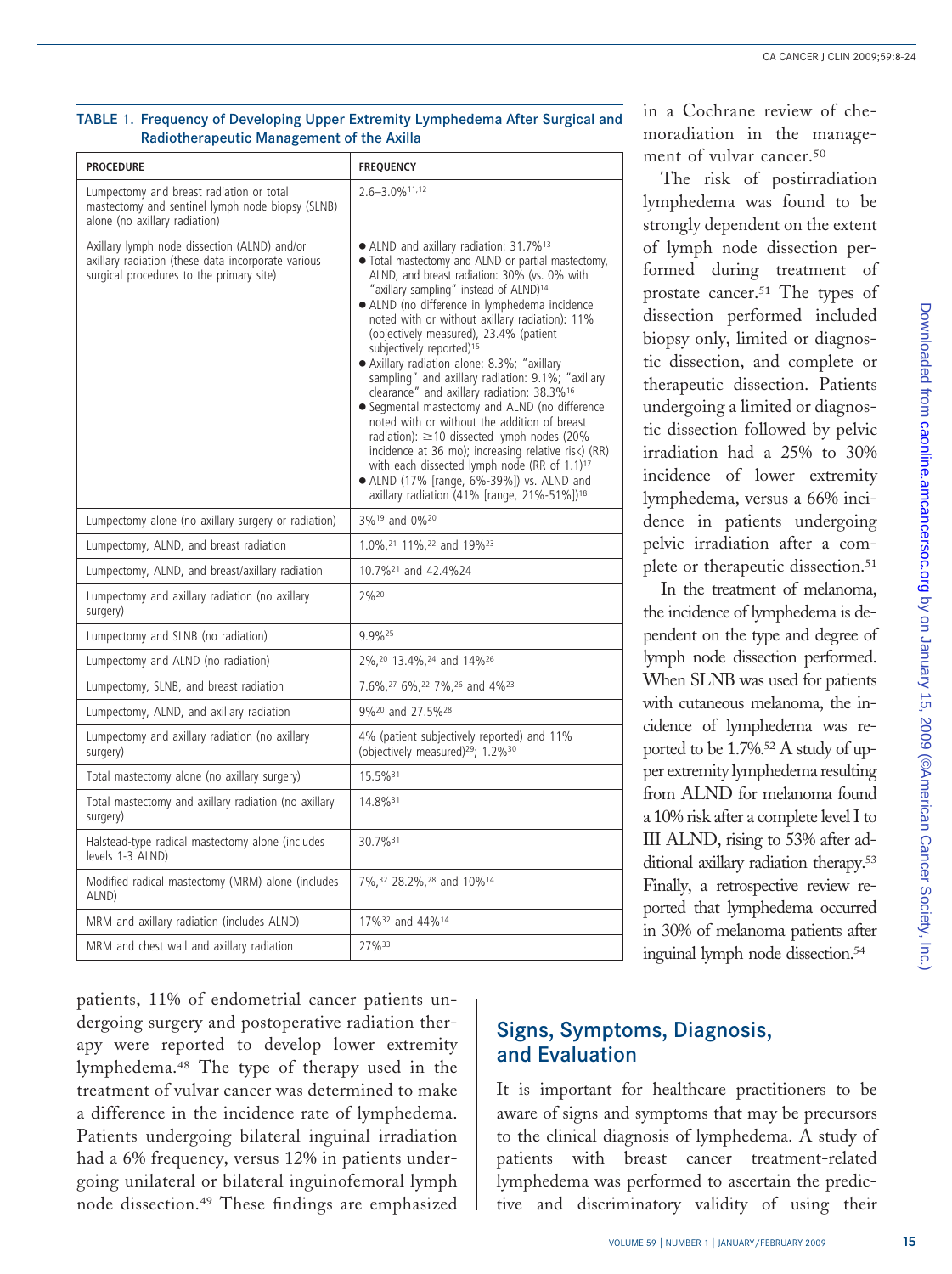#### TABLE 2. Risk Factors for Developing Upper Extremity Lymphedema after Management of Breast Cancer

| Tumor located in the upper outer quadrant <sup>12</sup>                         |
|---------------------------------------------------------------------------------|
| Postoperative axillary trauma, infection, hematoma, and seroma <sup>12,34</sup> |
| Axillary radiation after axillary lymph node dissection (ALND) <sup>35</sup>    |
| Extent of ALND (inclusion of level 3) <sup>34</sup>                             |
| Axillary recurrence <sup>27</sup>                                               |
| Large no. of positive axillary lymph nodes <sup>27,34</sup>                     |

symptom experiences with limb volume change to determine the presence of clinically measurable lymphedema.55 This would allow for the detection of lymphedema at an earlier stage of development using self-reported symptoms. The study found that the symptoms of "heaviness in the past year" and "swelling now" were predictive of a maximal limb circumference difference of 2 cm.55 Incorporating the findings of this study into daily practice may provide the best clinical assessment data for the identification of changes associated with postbreast cancer lymphedema by using both symptom assessment and limb volume measurements.

Signs and symptoms that the patient may present with include a feeling of heaviness or tightness in the limb, aching or discomfort of the limb, restricted range of motion of the limb, and swelling in a portion of the limb or the entire limb. Swelling may also be present in the adjacent upper quadrant of the trunk. Lymphedema patients do not usually present with severe pain. The color of the skin is generally normal, and the temperature of the skin typically feels normal to touch. The swelling is usually unilateral and may include the dorsum of the hand or foot. A deepening of the natural skin folds may be noted. The patient may also present with a Stemmer sign.56 It is possible to have a false-negative Stemmer sign, but to our knowledge, there cannot be a false-positive.56

The risk for lymphedema is lifelong; therefore, the onset may occur at the time of the initiation of treatment or be delayed for several decades.57 If a patient does present with a new onset of swelling after undergoing surgery or radiation therapy, a through history and physical examination should be performed to rule out recurrent or metastatic disease that may be causing tumor blockage of the lymphatic system, as well as to rule out deep vein thrombosis.

Once the physician eliminates these possibilities, the patient should be referred to physical therapy for an evaluation to confirm the diagnosis of lymphedema and to objectively quantify the amount of edema present in the limb.

The evaluation of lymphedema should begin with a thorough medical and surgical history. Observation of the limb, including inspection of the skin and palpation, should be performed with the skin mobility, tissue consistency, and the presence or absence of fibrosis noted, as well as whether the edema is pitting or nonpitting. Pain level should be noted as well as the presence of the Stemmer sign. Digital photography and measurements of girth and volume should be performed. Some practitioners consider a maximum girth difference of  $\geq 2.0$  cm or a volume difference of  $\geq$ 200 mL in the involved limb versus the uninvolved limb to indicate a positive diagnosis of lymphedema.43 Other practitioners prefer to use a 10% girth or volume difference between the affected and unaffected limb because the former definition does not take into account the patient's body habitus (slim or obese).14,58 Girth measurements are determined through circumferential assessment using a tape measure at predetermined sites on the involved versus the uninvolved limb. The sites of measurement should be determined by the practitioner, and should be a standard point of reference that is reproducible. Anatomic landmarks can be used, or measurements can be taken in intervals along the limb. For example, the leg may be measured circumferentially at 2-inch intervals from the heel proceeding proximally. Volume measurements can be assessed using several different methods: calculation of estimated volume, water displacement, bioimpedance, and infrared optoelectronic assessment. Reliable volume estimates can be calculated using the disk model method on circumferential measurements.59 A volumeter can be used for water displacement with the assessment of the displaced water measured in mL using graduated cylinders. Bioimpedance spectroscopy determines volume by comparing the composition of fluid compartments within the body using resistance to electrical current. This type of impedance analysis has been found to be a reliable and accurate tool with which to measure volume of both the upper and lower extremities in the evaluation of lymphedema.<sup>60</sup> Infrared optoelectronic volumetry is a computerized analysis that also can be used in the assessment of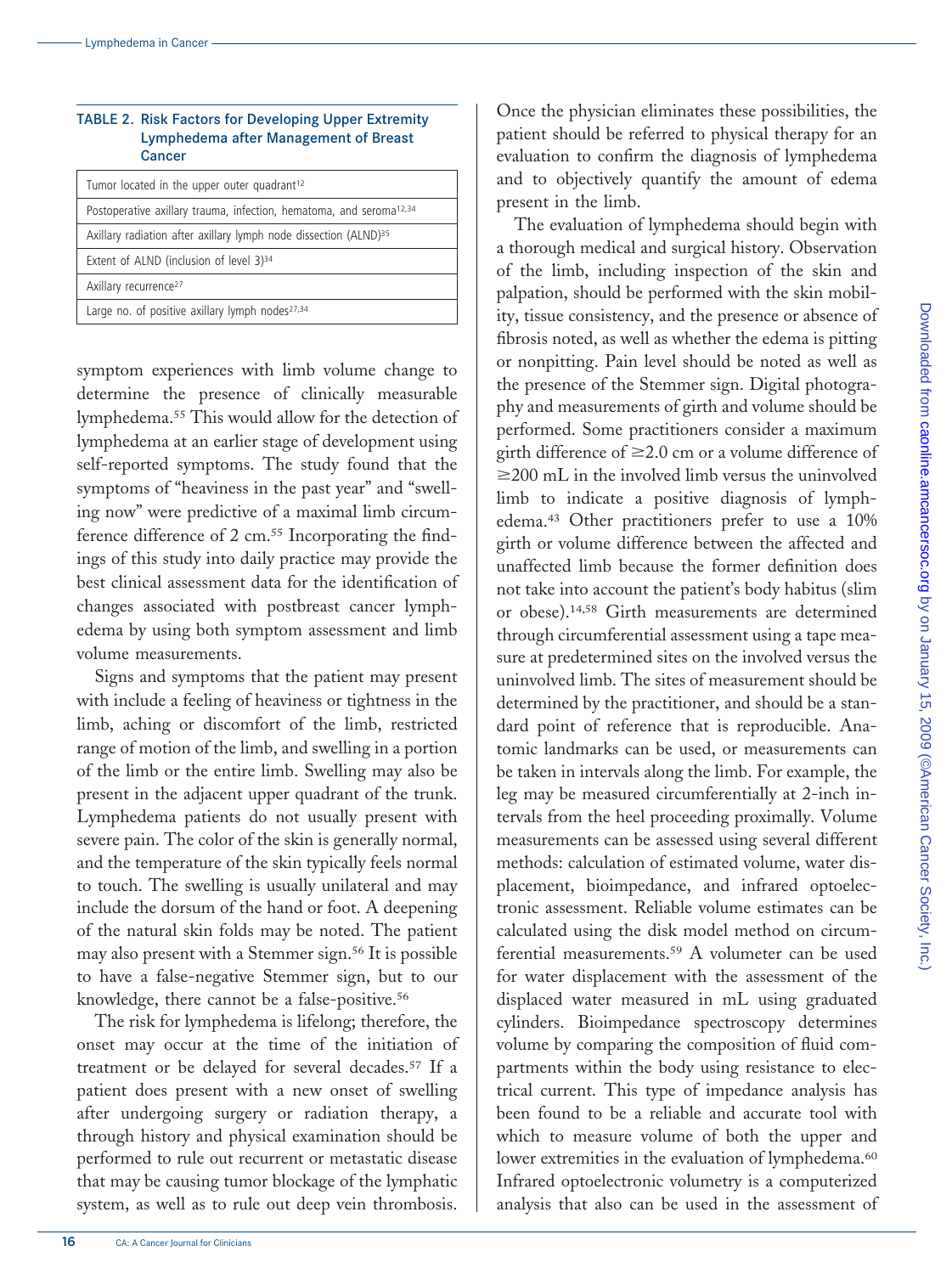volume. The disk model method and optoelectronic volumetry have been found to have better reliability than water displacement volumetry or the frustum sign method of calculation for volume.59 When the diagnosis of lymphedema is confirmed, the patient should quickly begin a treatment program, regardless of the stage or severity of the disease.

An evaluation of the breast tissue in the involved quadrant should also be performed. The onset of breast lymphedema can be early or late. An early onset occurs within two months of surgery, whereas a late onset occurs  $\geq 20$  months after surgery or radiation therapy.61 After breast conservation therapy, all patients are considered to be in a latency stage of lymphedema because there has been some alteration to the mechanical structure of the lymphatic system. Although there may be no visible or palpable edema, the patient may have subjective complaints of breast heaviness or fullness, aches, pains, or a sensation of "pins and needles" (paresthesias). When there is a clinical presentation of lymphedema of the breast, it should be noted whether it is pitting versus nonpitting; whether there is increased volume of adipose tissue8,9; fibrotic versus nonfibrotic changes; peau d'orange skin changes; and subjective complaints of painful, heavy breasts or nipple pain.40 To our knowledge, information regarding the assessment and treatment of breast lymphedema is lacking. Breast edema may be assessed during clinical examination using a subjective classification of mild, moderate, or severe or by comparison to the contralateral breast and determining whether the involved breast is equal, smaller, or larger in size.<sup>41</sup> The clinical assessment of breast edema should include clinical history; observation of skin texture, integrity, and color changes; and digital photography.

# Management of Lymphedema

The management of lymphedema should begin with efforts to prevent the disorder. A preoperative evaluation and prevention education should occur with all patients who will undergo treatment that puts them at risk for the development of lymphedema. This initial encounter with the patient should include baseline girth and volume measurements of the affected and unaffected limbs, educating the patient concerning arm or leg care guidelines, and noting any risk factors that may put the patient at an increased risk for the development of lymphedema.

The early detection and treatment of lymphedema is of the utmost importance. Baseline measurements of girth and volume will assist in finding any significant changes in the size of the limb, allowing the intervention to occur as early as possible. Currently, to our knowledge there is no accepted standard for the definition of lymphedema with regard to girth and volume. The different criteria that have been used to define lymphedema to date are not equivalent, and include 2.0-cm circumferential difference, a 200-mL limb volume change, and a 10% change in limb volume.43 As previously mentioned, a 10% change in limb volume is considered by many lymphologists as a more useful definition of lymphedema because it takes into account the body habitus of the patient.58 These are some of the most reported criteria, although many more exist. This lack of a standard definition is largely responsible for the wide variation in the reported incidence of lymphedema.

If lymphedema is diagnosed, intervention should occur as soon as possible. If treatment is not provided, lymphedema will slowly progress, causing tissue damage and advancement through all three stages of the disorder. Treatment can be provided at any stage of lymphedema, but the outcomes are less optimal in the later stages due to adipose and fibrotic changes within the tissue. To our knowledge, no curative treatments for lymphedema are currently available; therefore, the goal of treatment is to decrease the excess volume as much as possible and maintain the limb at its smallest size. This reduces the amount of stagnant fluid in the tissues, thereby potentially preventing or eliminating infections. To achieve maximal results and maintain the gains from treatment, the patient's participation is crucial. Therefore, before the initiation of any intervention, the patient must have a thorough understanding and firm commitment to all components of the treatment and maintenance program to achieve clinical success.

There are some data to suggest that hyperbaric oxygen therapy and possibly low-level laser therapy (LLLT) may be useful adjunctive treatment options for patients with chronic lymphedema of the breast and arm.62-66 LLLT has been reported by some groups to decrease lymphedema in the affected limbs of patients who have undergone mastectomy.62,65,66 This technique involves the use of low-energy laser devices that are focused on the lymphatic channels in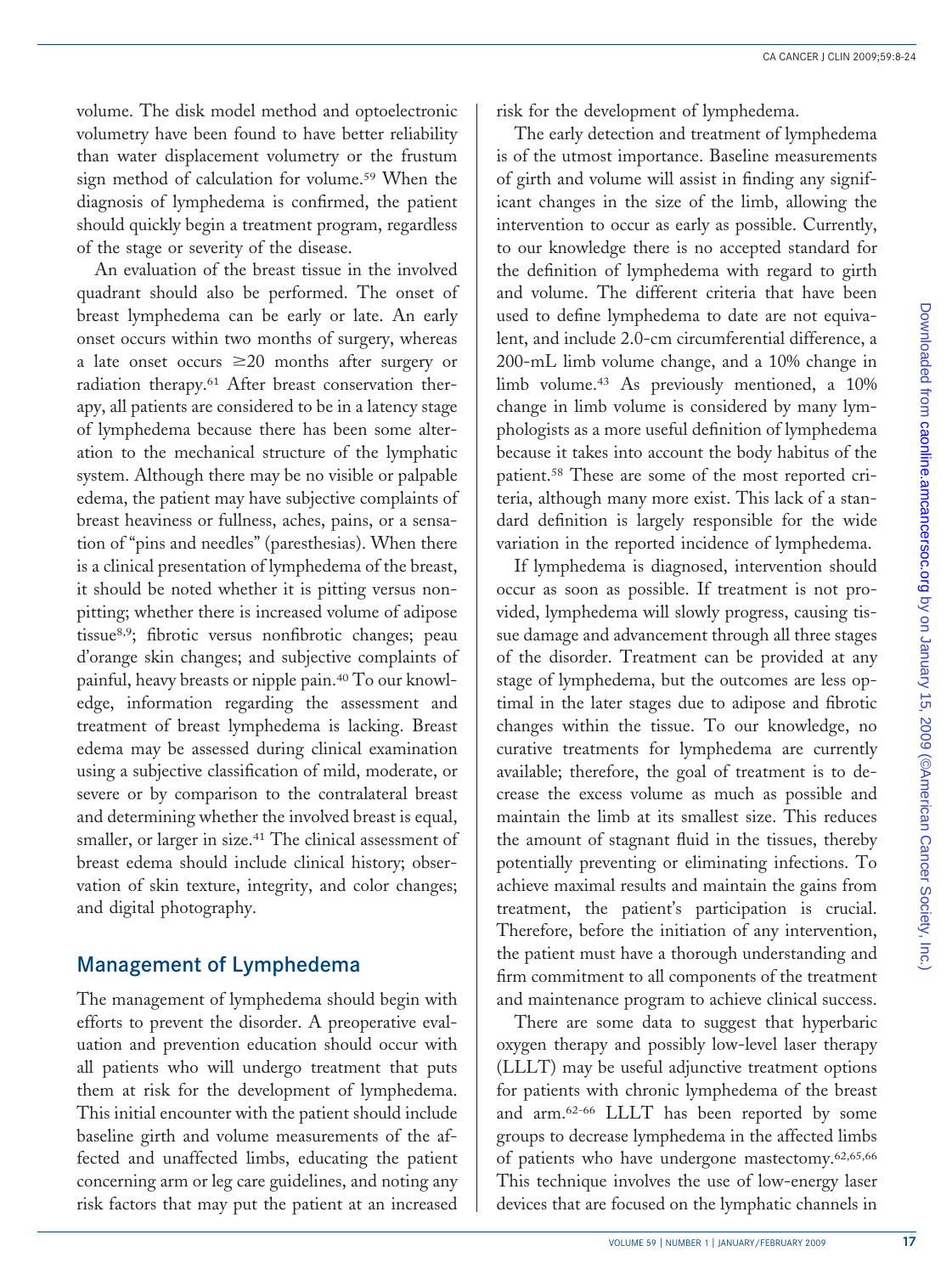the axilla with the intent of improving the lymphatic flow. Studies, including 2 small placebo-controlled randomized trials, have shown that short courses (3-10 weeks) of LLLT were able to reduce limb volume, extracellular fluid, tissue hardness, and pain.62,66 These trials should be validated with larger numbers of patients, varying laser parameters (wavelength, pulse duration, frequency, dose, and treatment schedule), and longer follow-up. However, the results are certainly intriguing. Basic science research on LLLT has demonstrated various cellular and chemical modifying effects, including stimulation of mitochondria, macrophages, and lymphocytes; increased or decreased fibroblast proliferation (wavelength-dependent); and increased production of vascular endothelial growth factor and endothelial cell proliferation.62 Further research is encouraged to better understand the potential mechanisms of action that may explain the modifying effects of LLLT on lymphedema.

Microsurgical lymphatic-venous anastomoses (LVA) may be an effective treatment for lymphedematous conditions that have been minimally responsive to nonsurgical techniques, such as complete decongestive therapy (CDT), manual lymph drainage (MLD), and compression. One group with extensive experience in this specialized surgical technique reported that  $>83\%$  of patients who underwent this procedure maintained significant limb volume reductions at 10 years of follow-up,<sup>67</sup> although a recent review of the literature has demonstrated that LVA may not be an effective treatment for lymphedema.68 Another surgical technique used in the treatment of lymphedema is microsurgical lymphatic grafting. Some groups have reported this to be an effective surgical option in the management of lymphedema.69 Although not commonly used in the United States for the treatment of chronic, nonpitting arm and leg lymphedema, some groups have reported success using liposuction with the long-term use of postoperative compression garments (controlled compression therapy.).70-72 In the United States, these procedures are usually undertaken only in patients with the most advanced stages of lymphedema; however, there is likely a role at earlier stages.

The gold standard treatment for lymphedema is CDT.73 In one of the larger studies of CDT reported to date, the examination of 299 patients undergoing CDT for the treatment of upper and lower extremity lymphedema found an average reduction in volume of 59.1% for upper extremity lymphedema, and an

average reduction in volume of 67.7% for lower extremity lymphedema.74 Patients in this study underwent an average of 15.7 days of treatment with volume measurements performed at the beginning and end of the treatment phase, as well as during follow-up at 6 months and 12 months. Both patients with upper and lower extremity lymphedema who were adherent during the maintenance phase were found to retain 90% of the initial reduction, whereas nonadherent patients regained on average 33% of the initial reduction.74 Other smaller studies with subject numbers ranging from 14 to 138 patients reported volume reductions of 22% to 73%, with the number of treatment sessions varying from 6 to 36 visits.<sup>75-81</sup>

CDT is a two-phase program that consists of a treatment phase and a maintenance phase. Phase 1, the treatment phase, lasts 2 to 4 weeks in duration. During this time, the patient receives treatment on a daily basis, 5 days per week, with girth and volume measurements of the limb performed at the end of each week. The girth and volume measurements are compared with those of the previous week to determine whether a reduction has occurred or a plateau has been reached. The span of the treatment phase is dependent on the patient's response to therapy. Once the patient's girth and volume measurements have plateaued and maximal benefit is achieved, the patient begins phase 2, the maintenance phase, which consists of life-long self-care to maintain the size of the limb. The treatment phase consists of 4 components: skin and nail care, MLD, compression bandaging, and therapeutic exercise. Although the effectiveness of MLD is controversial, many lymphologists believe that to be effective, the patient must be adherent to all 4 parts of the therapy.

The skin and nail care component consists of inspecting the limb to confirm that it is free of any cuts, scratches, areas of irritation, or signs of infection. A pH-balanced moisturizer is applied to the entire limb before compression bandaging. The patient is also educated throughout the treatment phase so that self-care of the skin and nails can be carried out in the maintenance phase.

MLD is a manual technique that is performed to stimulate the smooth muscle sheath of the superficial lymphatic vessels and thereby increase their pumping rate. This procedure requires a light application of pressure secondary to the location of the superficial lymphatic vessels just below the skin. If the pressure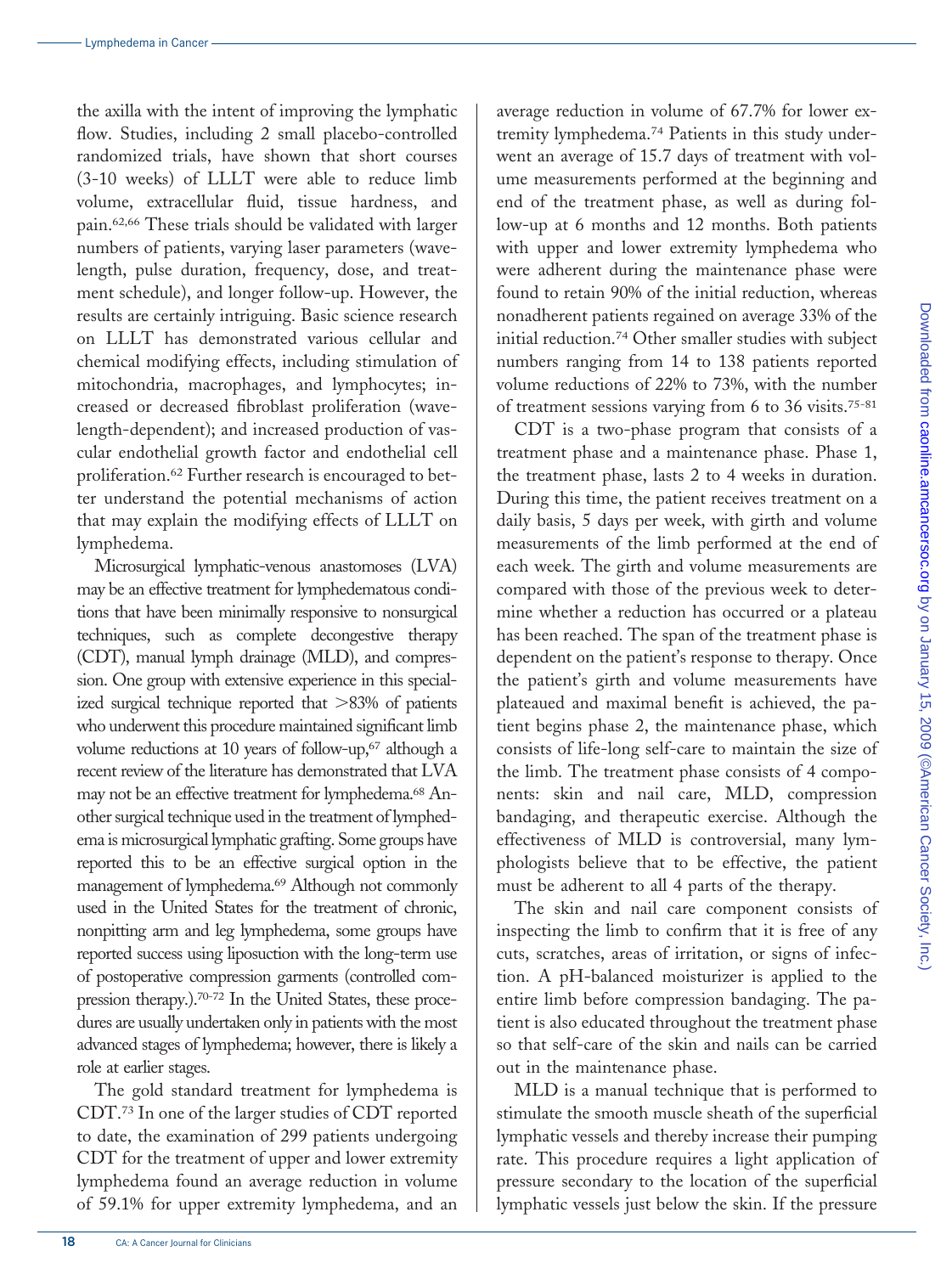is too great, it may result in a spasm of the smooth muscular sheath surrounding the superficial lymph vessels or lead to damage of the thin anchoring filaments.82 MLD is a massage-like technique that is performed for 30 to 60 minutes not only on the affected limb but also other areas of the body, such as the lymph node basins, to improve lymphatic flow. The direction of movement with this technique is always distal to proximal, with the sequence and type of manual techniques being determined for each patient on an individual basis depending on the specific area of increased edema as well as the stage of lymphedema present. An animal study has shown that applying this type of manual manipulation to the tissue, even to areas of the body distant to the location of the affected limb, enhances lymph uptake.<sup>83</sup> It is this stimulation of the lymphatic vessels that leads to the evacuation of fluid from the limb. As previously mentioned, the effectiveness of MLD in CDT remains an area of controversy because some groups have demonstrated that MLD provides no additional benefit when added to compression therapy.84,85 A Cochrane review on this topic concluded that the benefit of MLD is not known at this time due to insufficient evidence in the form of well-designed, prospective, randomized controlled trials.<sup>86</sup>

After MLD is performed, compression bandaging is applied to the limb. This is a multilayer bandage that is worn 24 hours per day during the treatment phase. It consists of padding materials and shortstretch bandages. Short-stretch bandages are used because they apply pressure during movement and not at rest. This allows for the stimulation of the superficial lymphatic vessels during movement via the muscle-joint pump. The muscle-joint pump is created between the muscle of the limb and the compression bandage when the pressure exerted by the contraction of the muscle within the bandage causes a mechanical stimulation of the smooth muscle of the lymph vessels, thereby increasing the pumping rate of the lymph vessel. The multilayer compression bandage also helps to soften the indurated tissues, making the MLD techniques more effective.

The final component of CDT is therapeutic exercise. Exercises are performed with the compression bandages in place to facilitate the muscle-joint pump. The patient performs the exercise at regular intervals throughout the day to engage the pumping mechanism. These exercises involve movement of the limb through a comfortable range of motion with the bandaging in place, whereas some incorporate diaphragmatic breathing to enhance the lymphatic pumping rate. Although to our knowledge no studies to date have shown that diaphragmatic breathing alone leads to a reduction in lymphedema, a study of gentle arm exercises in combination with deep breathing did demonstrate a significant decrease in secondary arm lymphedema.87 This study found not only a statistically significant reduction in arm volume, but also noted a statistically significant decrease in reported arm heaviness and tightness.87 There is speculation that resistive exercise may exacerbate lymphedema, thereby causing some controversy regarding whether patients should be instructed to avoid this type of exercise.88 The effects of upper and lower body weight training on breast cancer treatment-related lymphedema were examined in a randomized controlled trial.89 This study assessed self-reported symptoms and circumferential measurements at baseline and at 6 months. The results found no change in self-reported symptoms or arm circumference at 6 months, and therefore concluded that the 6-month resistive exercise program did not increase the risk or exacerbate symptoms of upper extremity lymphedema.89

There are both relative and general contraindications for the use of CDT (Table 3). Relative contraindications include hypertension, paralysis, diabetes, and bronchial asthma. General contraindications include acute infections of any kind, the presence of deep venous thrombosis, or congestive heart failure. Some practitioners perceive malignant disease as a general contraindication for treatment to an area with known tumor. The perception is that MLD will lead to dissemination of the cancer by forcing malignant cells through the lymph nodes into the blood stream, and eventually spreading cancer cells throughout the entire body.90

The promotion of metastasis by mobilizing dormant tumor cells through massage and mechanical compression is a theoretic concept that has been published in the consensus document of the International Society of Lymphology (ISL).73 It has been stated in several documents regarding the treatment of lymphedema that active malignancy is a contraindication for the use of CDT.56,90-93 Foldi et al stated that malignancy is a relative contraindication for CDT pending 2 recommendations: 1) the patient must be receiving treatment for the cancer and 2) MLD should not be performed in the area of the body directly affected by the tumor.<sup>94</sup> It is important to note that these authors clearly state that metastasis is not caused by CDT and that the treatment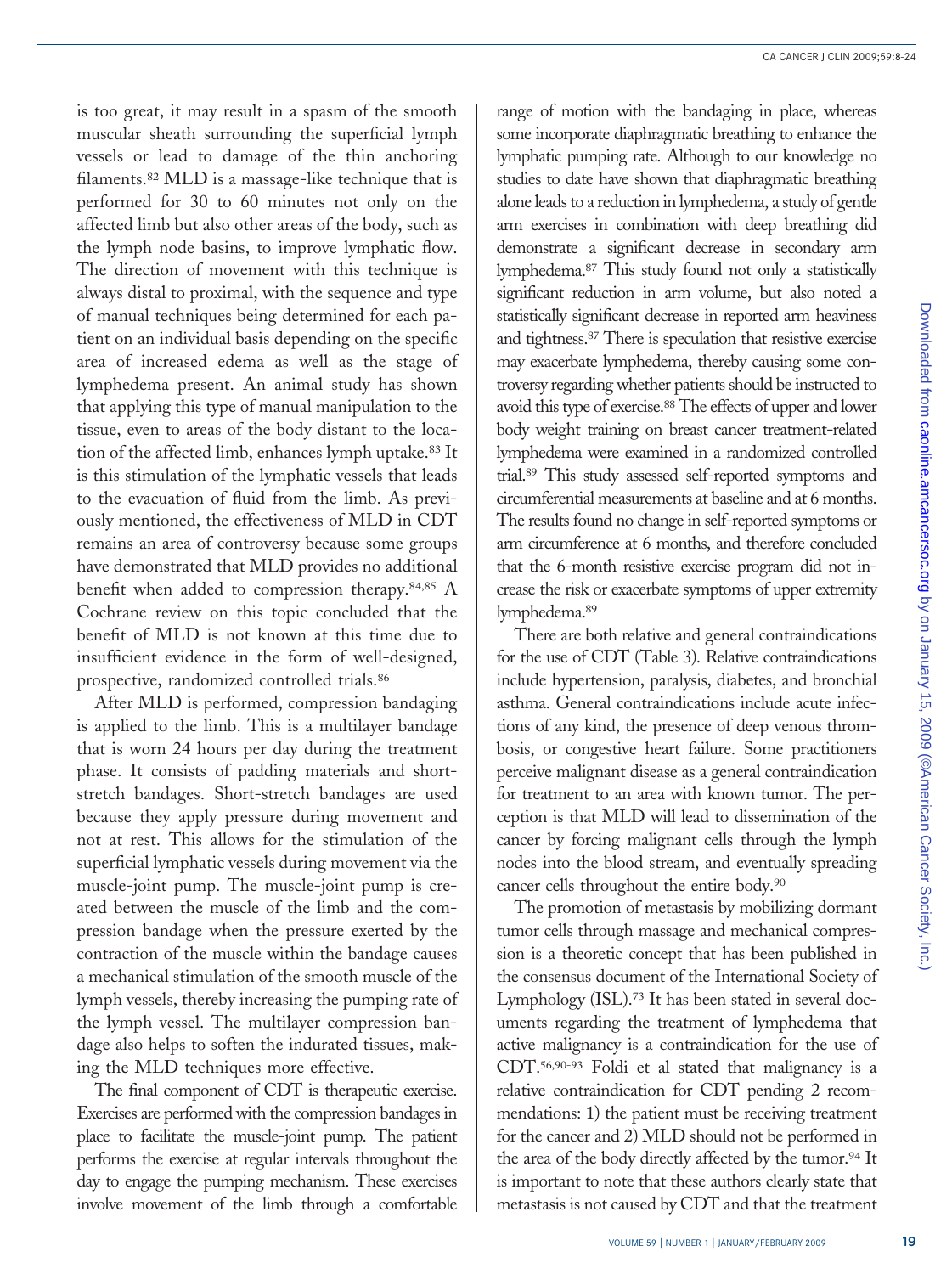| <b>RELATIVE CONTRAINDICATIONS</b> |                                                                                                                                                                                                                                                                                                                                                             |
|-----------------------------------|-------------------------------------------------------------------------------------------------------------------------------------------------------------------------------------------------------------------------------------------------------------------------------------------------------------------------------------------------------------|
| Hypertension                      | Complete decongestive therapy (CDT) increases central venous blood<br>volume                                                                                                                                                                                                                                                                                |
| Paralysis                         | A flaccid limb may offer insufficient resistance for the application of<br>compression bandages and garments; the limb will also be unable to create a<br>muscle-joint pump with the absence of a muscle contraction; any decrease in<br>sensation my result in injury from the compression bandages or garment                                             |
| <b>Diabetes</b>                   | Diabetic vasculopathies and neuropathies may decrease the sensation of<br>pain of improperly fitted compression garments, leading to injury and<br>infection                                                                                                                                                                                                |
| Bronchial asthma                  | Parasympathetic stimulation can occur with CDT, which may result in an<br>asthma attack                                                                                                                                                                                                                                                                     |
| <b>ABSOLUTE CONTRAINDICATIONS</b> |                                                                                                                                                                                                                                                                                                                                                             |
| Acute infections                  | CDT may exacerbate the symptoms or spread the infection; acute<br>infections should be treated prior to the initiation of CDT because the<br>infection itself provides an increased burden on the lymphatic system (CDT<br>may decrease circulation in the area of the infection, diminishing access to<br>the immune-fighting lymphocytes and macrophages) |
| Congestive heart failure (CHF)    | CHF may be exacerbated by any increase in central venous volume or<br>pressure (patients with mild CHF are still eligible for treatment, but the<br>patient's cardiologist should be consulted for clearance of the patient prior<br>to the initiation of treatment)                                                                                        |
| Deep vein thrombosis              | CDT may lead to embolism from dislodging of a clot                                                                                                                                                                                                                                                                                                          |

#### TABLE 3. Contraindications for Complete Decongestive Therapy and Potential Pathophysiologic Mechanisms\*

should be used to improve the patient's quality of life.<sup>95</sup> Conversely, cancer research supports the use of therapy for patients with metastasis, contending that CDT does not contribute to the spread of disease.96

Several studies of various types of cancer have demonstrated that tissue exposure to cancer cells does not guarantee metastasis will occur.96 It is the biologic properties of cancer cells and the condition of the immune system that are responsible for metastasis.94 It is therefore important to state that elevations in venous pressures caused by MLD do not provide individual cancer cells with capabilities that do not exist at lower pressures.<sup>96</sup> Recently, cancer survivors with lymphedema in the presence of locoregional masses were compared with those with lymphedema in the absence of such masses after undergoing CDT.77 The findings indicated that relief could be obtained with CDT regardless of whether locoregional disease was a contributing factor. Therefore, patients who have persistent or recurrent disease in the draining anatomic bed should not be denied therapy.77

During the treatment phase, it is important that the patient adhere to all 4 components of therapy and, more importantly, maintain the compression bandages on the limb 24 hours per day. A prospective study examined the use of low-stretch compression bandaging alone and in conjunction with MLD in patients with breast cancer treatment-related lymphedema.97 It found that the volume reductions between the two groups were not significantly different, but the percentage reduction was significantly greater for patients whose treatment included MLD.97 It is important to note that both groups reported a decrease in the feeling of heaviness and tension in the arm, but only the group that received both therapies reported a significant decrease in pain.97 Although the effectiveness of MLD remains controversial, many lymphologists believe that the patient will benefit most from receiving both compression bandaging and MLD intervention.

Once the patient reaches a plateau in volume reduction for the affected limb, the patient begins

the maintenance phase. The maintenance phase is a life-long, self-care program. The patient must have a very clear understanding of the importance of the maintenance phase, and that all reductions gained during treatment will be lost without consistent care. During this phase, the patient continues with a daily home maintenance program that includes self-MLD (please note that to our knowledge there are no studies published to date demonstrating the effectiveness of self-MLD), skin and nail care, compression garments worn during waking hours, compression bandaging at night if necessary, and a home exercise program that should include both aerobic and low-load resistance exercises. If the patient has difficulty with self-bandaging, there are several companies offering alternatives for nighttime bandaging during the maintenance phase to assist the patient in achieving appropriate compression of the limb. Because it may be challenging for some patients to bandage themselves, some lymphologists recommend using compression garments at night and changing to a washed garment the next day. Washing the garment restores the elasticity, thus improving compression.72 Because there is no cure for this disorder, lymphedema must be monitored over the patient's lifetime. Reassess-

<sup>\*</sup>Disclaimer: This table of contraindications for CDT is not all inclusive. Consideration of CDT must be under the guidance of a trained lymphologist and clinician.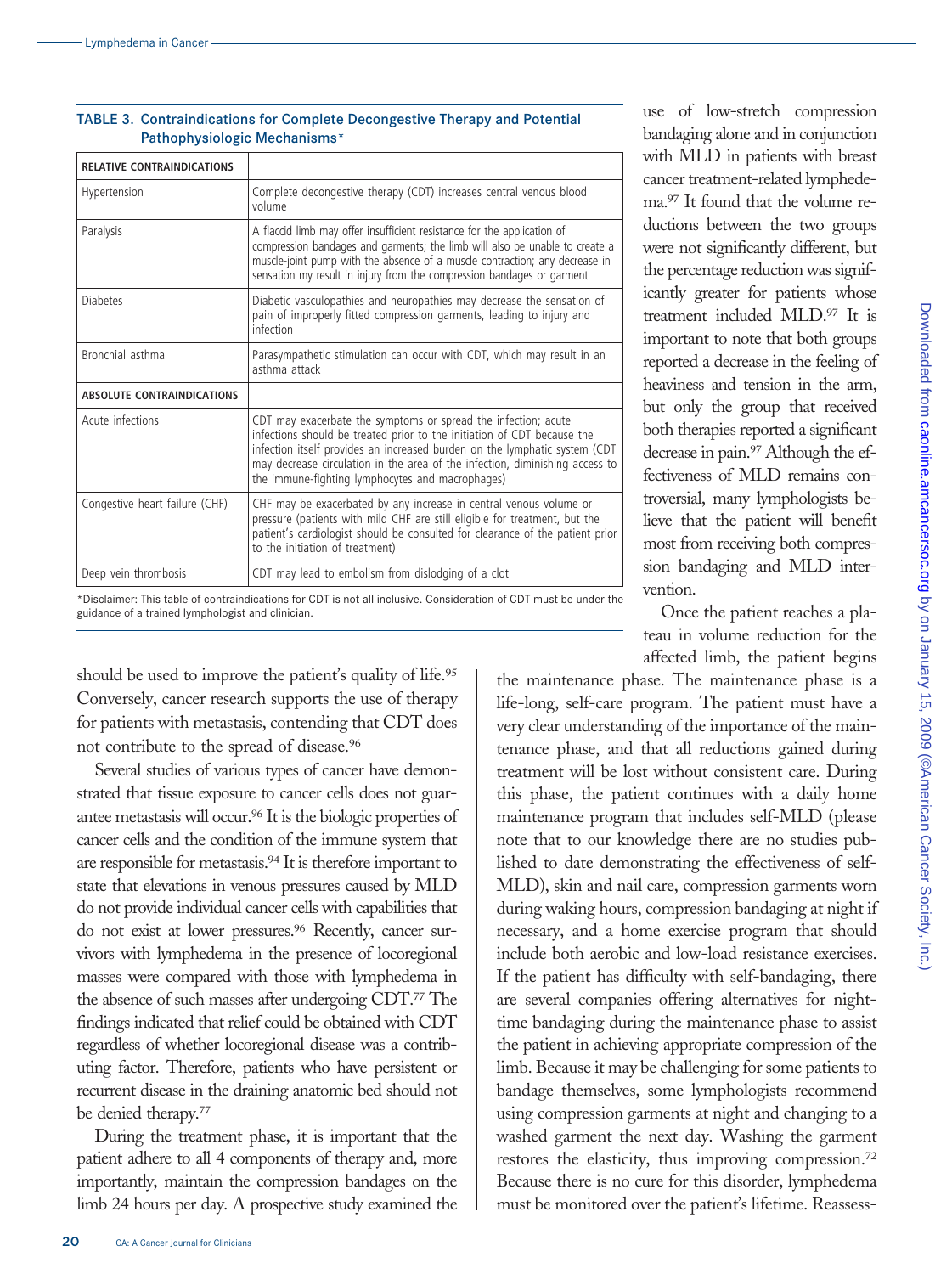ment of girth and volume measurements should be performed every 6 months to allow monitoring of the condition so that care can be modified and redirected as appropriate. The reassessment should include review and modification of the patient's home maintenance program if necessary, and replacement of the compression garments as indicated.

When the patient begins their home maintenance program, their adherence is crucial to maintain the results achieved during the treatment phase. It has been shown that the self-report of adherence by the patient is significantly correlated with better outcomes at the time of follow-up at a median of 7.5 months after therapy.98 Patients reporting self-adherence presented with a continued loss of edema compared with those patients reporting nonadherence, who presented with a gain in edema.98 It has also been demonstrated that the duration of CDT does affect adherence. A longer duration of therapy results in decreased patient adherence over time.<sup>99</sup>

A study was performed to compare quality of life and symptoms between breast cancer survivors who had developed and undergone treatment for chronic lymphedema and those who had not.100 The results found that those with lymphedema had a symptom cluster that included alteration in sensation of the limb, loss of body confidence, decreased physical activity, fatigue, and psychologic distress.100 A comprehensive literature review identified both psychologic and social sequelae that resulted in a reduction of quality of life.101 The psychologic sequelae included frustration, distress, depression, and anxiety.101 The social sequelae included changes in role function, lack of social support, and pain and disability.101 It has been shown that both quality of life and pain are improved by CDT and continue to improve after the treatment has ended.99

# Precautions and Prevention of the Exacerbation and Progression of Lymphedema

The patient should be educated regarding precautions to decrease the risk of the development of lymphedema. Instruction in arm or leg care guidelines should include skin care, modification of activity and lifestyle, avoiding limb constriction, using compression garments as appropriate, and avoiding extreme temperatures.102 A retrospective study of women with and without breast cancer treat-

ment-related lymphedema revealed that individuals with lymphedema consistently recalled receiving less education about this disorder.103 The study concluded that breast cancer survivors' recall of the educational information received concerning lymphedema may be improved through pretreatment lymphedema education, and thereby influence their risk of developing lymphedema.103

It should be noted that there is little evidence-based literature regarding precautions to decrease the risk of lymphedema, and therefore the majority of the recommendations are based on knowledge of the pathophysiology and decades of clinical experience by experts in the field.102 The information in the following two paragraphs regarding suggested risk reduction practices have been retrieved from the National Lymphedema Network (NLN).102 The NLN is an internationally recognized, nonprofit organization that provides education and guidance to lymphedema patients, healthcare professionals, and the general public.

Skin care should include keeping the extremity clean and dry, applying moisturizer on a daily basis to prevent chapping or chafing of the skin, and using sunscreen and insect repellents. The patient should be instructed to avoid cutting or clipping out cuticles during nail care because this allows easy access for bacteria. Any punctures to the skin, including injections and blood draws, should be avoided. Although some clinicians have demonstrated no detrimental effects from blood pressure monitoring and venipuncture when performed on lymphedematous limbs,<sup>104</sup> we suggest a primum non nocere (first, do no harm) approach and recommend using the unaffected limb whenever possible. The patient should wear gloves when performing activities that could cause injury to the skin, such as gardening or working with household cleaners. The patient should generally avoid injury and contact their physician if any signs of infection occur in the ipsilateral quadrant, including rash, itching, redness, pain, and increased skin temperature, or if the patient is experiencing fever or flu-like symptoms.

The recommendations for activity and lifestyle are that the patient should gradually increase the duration and intensity of any activity or exercise. The patient should take frequent rest periods during activity to allow for limb recovery. The patient should avoid any type of limb constriction on the affected side, including tight jewelry or clothing, and, as noted previously, blood pressure assessment on that limb. The patient should avoid exposure to extreme temperatures, including extreme cold (which can be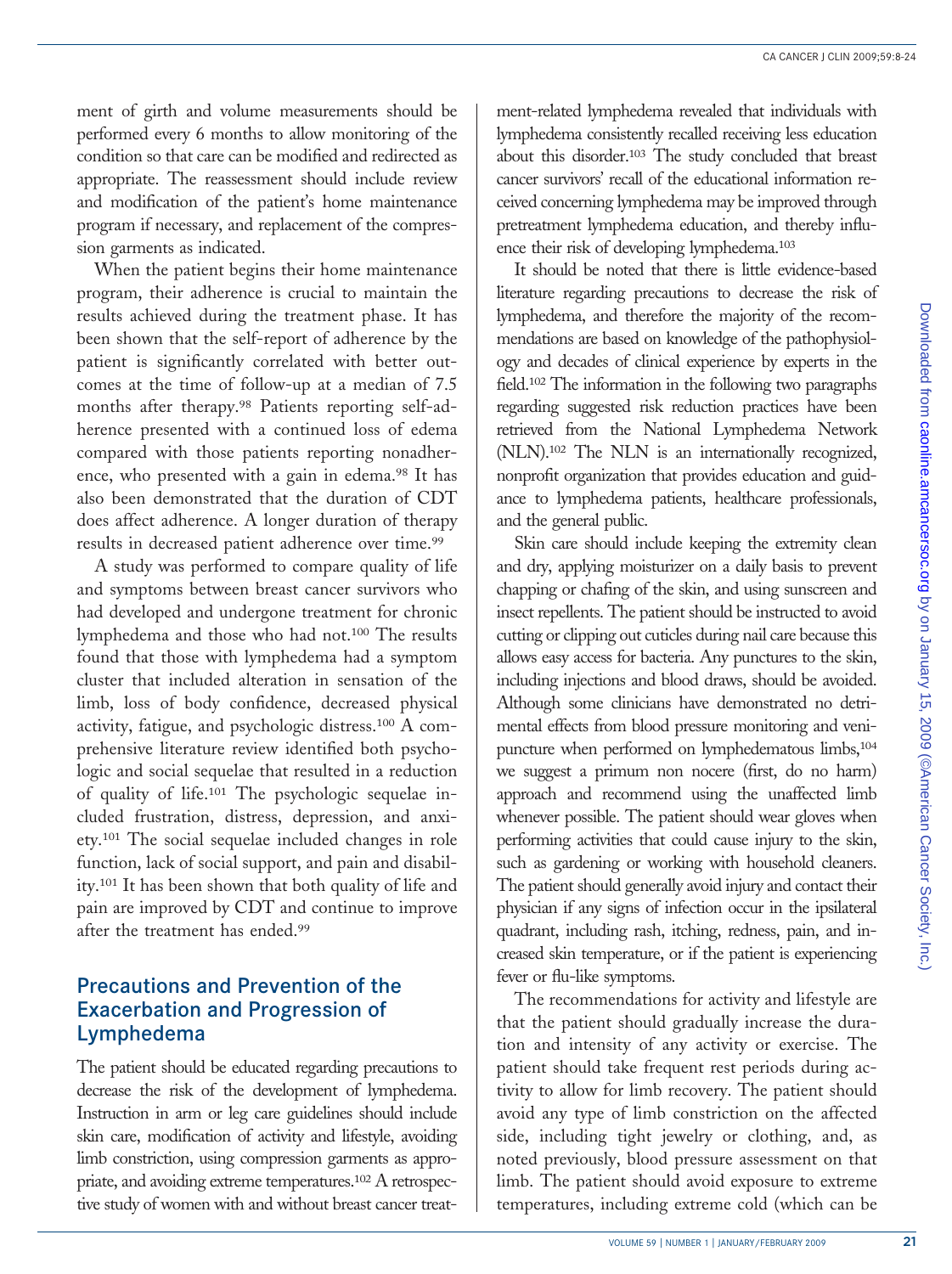associated with rebound swelling or chapping of the skin) and prolonged exposure to heat (including use of hot tubs and saunas for more than 15 minutes). More specifically for patients with lower extremity lymphedema, prolonged standing, sitting, or crossing of the legs should be avoided. The patient should be encouraged to wear well-fitted footwear and hosiery.

There is some controversy regarding whether compression garments or bandaging should be worn during air travel to prevent lymphedema. Patients at risk for developing lymphedema should understand the risk factors associated with air travel and should make a decision to wear compression garments based on their individual risk factors.105 Patients with lymphedema should follow all risk reduction activities to avoid exacerbation of the swelling, and should use compression garments during air travel once lymphedema has been diagnosed.102,105

Additional factors that influence a patient's risk of developing lymphedema include stage of cancer at the time of diagnosis, age, BMI, blood pressure, and whether the patient has undergone chemotherapy.<sup>39</sup> Patients with more advanced lymph node disease are likely to undergo more extensive axillary surgery along with axillary radiation therapy, which increases the risk of lymphedema.39 Older age has been found to be associated with an increased risk of lymphedema subsequent to radiation therapy.<sup>39</sup> Obesity is a strong predictor of arm edema, and hypertension has also been noted to increase the risk of arm lymphedema after axillary surgery and radiation therapy.39 Chemotherapy has been reported in some series to increase the complication rate of breast radiation therapy, including arm edema.39 With these risk factors in mind, it is important that the patient focus on whole-body health to control risk factors that can be managed, including weight and hypertension. The patient should be instructed to follow a heart-healthy diet and exercise regimen.

#### TABLE 4. Nonprofit Lymphedema Information Resources

| Online information is available from several nonprofit lymphedema<br>informational resources:        |
|------------------------------------------------------------------------------------------------------|
| American Cancer Society: http://www.cancer.org                                                       |
| Circle of Hope Lymphedema Foundation, Inc.:<br>http://www.lymphedemacircleofhope.org                 |
| Lymphedema Research Foundation (LRF):<br>http://www.lymphaticresearch.org                            |
| Lymphology Association of North America (LANA): http://www.clt-lana.org                              |
| National Cancer Institute (NCI):<br>http://www.cancer.gov/cancertopics/pdg/supportivecare/lymphedema |
| National Lymphedema Network (NLN): http://www.lymphnet.org                                           |

### Summary

Conventional oncologic therapies, including radiation therapy and surgery, have made significant improvements in the outcomes of patients' lives. Nevertheless, despite numerous advances in techniques to improve outcomes and decrease toxicity, many of these interventions can leave patients with untoward complications, such as lymphedema. Lymphedema is a chronic and incurable condition that must be discussed with each at-risk patient. It is our responsibility as oncologists and patient educators to become familiar with the early signs and symptoms of lymphedema, the basic pathophysiology, prevention/ risk reduction behaviors, and general management techniques. There are numerous informational resources available to educate practitioners and patients about lymphedema and to help find reputable lymphedema management specialists (Table 4.) Importantly, with the early identification and management of lymphedema, we can help many of our patients maintain their quality of life by minimizing cosmetic, functional, psychoemotional, and potentially life-threatening complications.  $\blacksquare$ 

### References

- 1. Zuther E. Pathology. In: Von Rohr M, ed. Lymphedema Management: The Comprehensive Guide for Practitioners. New York: Thieme Medical Publishers, Inc; 2005:45-99.
- 2. Foldi M, Foldi E. Physiology and pathophysiology of the lymphatic system. In: Foldi E, Foldi M, eds. Foldi's Textbook of Lymphology. 2nd ed. Munich: Elsevier; 2006:179-222.
- 3. Kubik S, Kretz O. Anatomy of the lymphatic system. In: Foldi M, Foldi E, eds. Foldi's Textbook of Lymphology. 2nd ed. Munich: Elsevier; 2006:1-50.
- 4. Zuther E. Anatomy. In: Von Rohr M, ed. Lymphedema Management: The Comprehensive Guide for Practitioners. New York: Thieme Medical Publishers; 2005:1-28.
- 5. Zuther E. Physiology. In: Von Rohr M, ed. Lymphedema Management: The Comprehensive Guide for Practitioners. New York: Thieme Medical Publishers, Inc; 2005:29-44.
- 6. Bates DO, Levick JR, Mortimer PS. Change in macromolecular composition of interstitial fluid from swollen arms after breast cancer treatment, and its implications. *Clin Sci (Lond)*. 1993;85:737-746.
- 7. Sussman C, Bates-Jensen B. Wound Care: A Collaborative Practice Manual for Health Professionals. 3rd ed. New York: Lippincott Williams & Wilkins; 2006.
- 8. Brorson H, Ohlin K, Olsson G, et al. Adipose tissue dominates chronic arm lymphedema following breast cancer: an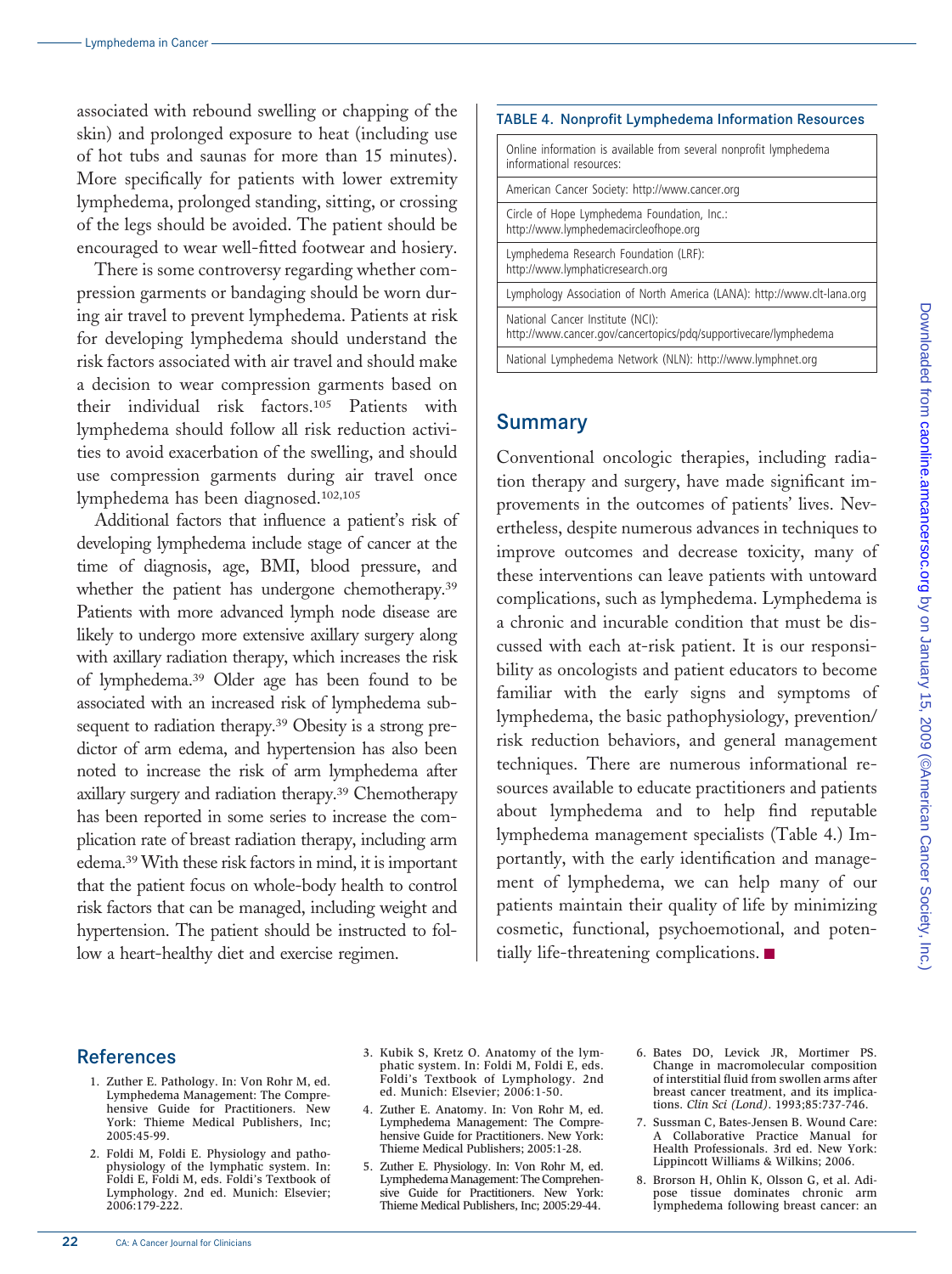analysis using volume rendered CT images. *Lymphat Res Biol*. 2006;4:199-210.

- 9. Brorson H. Adipose tissue in lymphedema: the ignorance of adipose tissue in lymphedema. *Lymphology*. 2004;37:175-177.
- 10. Lacovara JE, Yoder LH. Secondary lymphedema in the cancer patient. *Medsurg Nurs.* 2006;15:302-306; quiz 307.
- 11. Golshan M, Martin WJ, Dowlatshahi K. Sentinel lymph node biopsy lowers the rate of lymphedema when compared with standard axillary lymph node dissection. *Am Surg* 2003;69:209-211; discussion 212.
- 12. Sener SF, Winchester DJ, Martz CH, et al. Lymphedema after sentinel lymphadenectomy for breast carcinoma. *Cancer*. 2001; 92:748-752.
- 13. Bani HA, Fasching PA, Lux MM, et al. Lymphedema in breast cancer survivors: assessment and information provision in a specialized breast unit. *Patient Educ Couns*. 2007;66:311-318.
- 14. Borup Christensen S, Lundgren E. Sequelae of axillary dissection vs. axillary sampling with or without irradiation for breast cancer. A randomized trial. *Acta Chir Scand*. 1989;155:515-519.
- 15. Edwards TL. Prevalence and aetiology of lymphoedema after breast cancer treatment in southern Tasmania. *Aust N Z J Surg*. 2000;70:412-418.
- 16. Kissin MW, Querci della Rovere G, Easton D, Westbury G. Risk of lymphoedema following the treatment of breast cancer. *Br J Surg*. 1986;73:580-584.
- 17. Liljegren G, Holmberg L. Arm morbidity after sector resection and axillary dissection with or without postoperative radiotherapy in breast cancer stage I. Results from a randomised trial. Uppsala-Orebro Breast Cancer Study Group. *Eur J Cancer*. 1997;33:193-199.
- 18. Erickson VS, Pearson ML, Ganz PA, Adams J, Kahn KL. Arm edema in breast cancer patients. *J Natl Cancer Inst*. 2001;93:96-111.
- 19. Meric F, Buchholz TA, Mirza NQ, et al. Long-term complications associated with breast-conservation surgery and radiotherapy [see comment]. *Ann Surg Oncol*. 2002;9:543-549.
- 20. Mazeron JJ, Otmezguine Y, Huart J, Pierquin B. Conservative treatment of breast cancer: results of management of axillary lymph node area in 3353 patients. *Lancet*. 1985;1:1387.
- 21. Coen JJ, Taghian AG, Kachnic LA, et al. Risk of lymphedema after regional nodal irradiation with breast conservation therapy [erratum appears in Int J Radiat Oncol Biol Phys. 2003;56:604]. *Int J Radiat Oncol Biol Phys*. 2003;55:1209-1215.
- 22. Lucci A, McCall LM, Beitsch PD, et al. Surgical complications associated with sentinel lymph node dissection (SLND) plus axillary lymph node dissection compared with SLND alone in the American College of Surgeons Oncology Group Trial Z0011. *J Clin Oncol*. 2007;25:3657-3663.
- 23. Langer I, Guller U, Berclaz G, et al. Morbidity of sentinel lymph node biopsy (SLN) alone versus SLN and completion axillary lymph node dissection after breast cancer surgery: a prospective Swiss multicenter study on 659 patients. *Ann Surg*. 2007;245:452-461.
- 24. Deo SV, Ray S, Rath GK, et al. Prevalence and risk factors for development of lymphedema following breast cancer treatment. *Indian J Cancer*. 2004;41:8-12.
- 25. Wilke LG, McCall LM, Posther KE, et al. Surgical complications associated with sentinel lymph node biopsy: results from a prospective international cooperative group trial. *Ann Surg Oncol*. 2006;13:491-500.
- 26. Fleissig A, Fallowfield LJ, Langridge CI, et al. Post-operative arm morbidity and quality of life. Results of the ALMANAC randomised trial comparing sentinel node biopsy with standard axillary treatment in the management of patients with early breast cancer. *Breast Cancer Res Treat*. 2006;95:279-293.
- 27. Goffman TE, Laronga C, Wilson L, Elkins D. Lymphedema of the arm and breast in irradiated breast cancer patients: risks in an era of dramatically changing axillary surgery. *Breast J*. 2004;10:405-411.
- 28. Beaulac SM, McNair LA, Scott TE, et al. Lymphedema and quality of life in survivors of early-stage breast cancer. *Arch Surg*. 2002;137:1253-1257.
- 29. Hoebers FJ, Borger JH, Hart AA, Peterse JL, Th EJ, Lebesque JV. Primary axillary radiotherapy as axillary treatment in breast-conserving therapy for patients with breast carcinoma and clinically negative axillary lymph nodes. *Cancer*. 2000; 88:1633-1642.
- 30. Galper S, Recht A, Silver B, et al. Is radiation alone adequate treatment to the axilla for patients with limited axillary surgery? Implications for treatment after a positive sentinel node biopsy. *Int J Radiat Oncol Biol Phys*. 2000;48:125-132.
- 31. Deutsch M, Land S, Begovic M, Sharif S. The incidence of arm edema in women with breast cancer randomized on the National Surgical Adjuvant Breast and Bowel Project study B-04 to radical mastectomy versus total mastectomy and radiotherapy versus total mastectomy alone. *Int J Radiat Oncol Biol Phys*. 2008;70:1020-1024.
- 32. Chang DT, Feigenberg SJ, Indelicato DJ, et al. Long-term outcomes in breast cancer patients with ten or more positive axillary nodes treated with combined-modality therapy: the importance of radiation field selection. *Int J Radiat Oncol Biol Phys*. 2007;67:1043-1051.
- 33. Hinrichs CS, Watroba NL, Rezaishiraz H, et al. Lymphedema secondary to postmastectomy radiation: incidence and risk factors. *Ann Surg Oncol*. 2004;11:573-580.
- 34. Golshan M, Smith B. Prevention and management of arm lymphedema in the patient with breast cancer [see comment]. *J Support Oncol*. 2006;4:381-386.
- 35. Graham P, Jagavkar R, Browne L, Millar E. Supraclavicular radiotherapy must be limited laterally by the coracoid to avoid significant adjuvant breast nodal radiotherapy lymphoedema risk. *Australas Radiol*. 2006;50:578-582.
- 36. Kwak JY, Kim EK, Chung SY, et al. Unilateral breast edema: spectrum of etiologies and imaging appearances. *Yonsei Med J*. 2005;46:1-7.
- 37. Oraedu CO, Pinnapureddy P, Alrawi S, Acinapura AJ, Raju R. Congestive heart failure mimicking inflammatory breast carcinoma: a case report and review of the literature. *Breast J*. 2001;7:117-119.
- 38. Doyle AJ. Unilateral breast edema in congestive heart failure–a mimic of diffuse carcinoma.*Australas Radiol*. 1991;35:274-275.
- 39. Meek AG. Breast radiotherapy and lymphedema. *Cancer*. 1998;83:2788-2797.
- 40. O'Brien PJ. Integrated Survivorship Care. Presented at the Fourth Annual Orlando Breast Cancer Conference, Orlando, Florida, March 31-April 1, 2007. https:// www.mdeducationconferences.com/pdf/ faculty forms/2007BC.pdf.
- 41. Ronka RH, Pamilo MS, von Smitten KA, Leidenius MH. Breast lymphedema after breast conserving treatment. *Acta Oncol*. 2004;43:551-557.
- 42. Wratten CR, O'Brien PC, Hamilton CS, Bill D, Kilmurray J, Denham JW. Breast edema in patients undergoing breast-conserving treatment for breast cancer: assessment via high frequency ultrasound. *Breast J*. 2007;13:266-273.
- 43. Armer JM, Stewart BR. A comparison of 4 diagnostic criteria for lymphedema in a post-breast cancer population. *Lymphat Res Biol*. 2005;3:208-217.
- 44. Pezner RD, Patterson MP, Hill LR, Desai KR, Vora N, Lipsett JA. Breast edema in patients treated conservatively for stage I and II breast cancer. *Int J Radiat Oncol Biol Phys*. 1985;11:1765-1768.
- 45. Chatani M, Nose T, Masaki N, Inoue T. Adjuvant radiotherapy after radical hysterectomy of the cervical cancer. Prognostic factors and complications. *Strahlenther Onkol*. 1998;174:504-509.
- 46. Gerdin E, Cnattingius S, Johnson P. Complications after radiotherapy and radical hysterectomy in early-stage cervical carcinoma. *Acta Obstet Gynecol Scand*. 1995; 74:554-561.
- 47. Hong JH, Tsai CS, Lai CH, et al. Postoperative low-pelvic irradiation for stage I-IIA cervical cancer patients with risk factors other than pelvic lymph node metastasis. *Int J Radiat Oncol Biol Phys*. 2002;53: 1284-1290.
- 48. Nunns D, Williamson K, Swaney L, Davy M. The morbidity of surgery and adjuvant radiotherapy in the management of endometrial carcinoma. *Int J Gynecol Cancer*. 2000;10:233-238.
- 49. Petereit DG, Mehta MP, Buchler DA, Kinsella TJ. A retrospective review of nodal treatment for vulvar cancer. *Am J Clin Oncol*. 1993;16:38-42.
- 50. van Doorn HC, Ansink A, Verhaar-Langereis M, Stalpers L. Neoadjuvant chemoradiation for advanced primary vulvar cancer. *Cochrane Database Syst Rev*. 2006;3: CD003752.
- 51. Pilepich MV, Asbell SO, Mulholland GS, Pajak T. Surgical staging in carcinoma of the prostate: the RTOG experience. Radiation Therapy Oncology Group. *Prostate*. 1984;5:471-476.
- 52. Wrone DA, Tanabe KK, Cosimi AB, Gadd MA, Souba WW, Sober AJ. Lymphedema after sentinel lymph node biopsy for cutaneous melanoma: a report of 5 cases. *Arch Dermatol*. 2000;136:511-514.
- 53. Starritt EC, Joseph D, McKinnon JG, Lo SK, de Wilt JH, Thompson JF. Lymphedema after complete axillary node dissection for melanoma: assessment using a new, objective definition. *Ann Surg*. 2004; 240:866-874.
- 54. Sable M, Griffith K, Arora A, et al. Inguinal node dissection for melanoma in the era of sentinel lymph node biopsy. *Surgery*. 2007;141:728-735.
- 55. Armer JM, Radina ME, Porock D, Culbertson SD. Predicting breast cancer-related lymphedema using self-reported symptoms. *Nurs Res*. 2003;52:370-379.